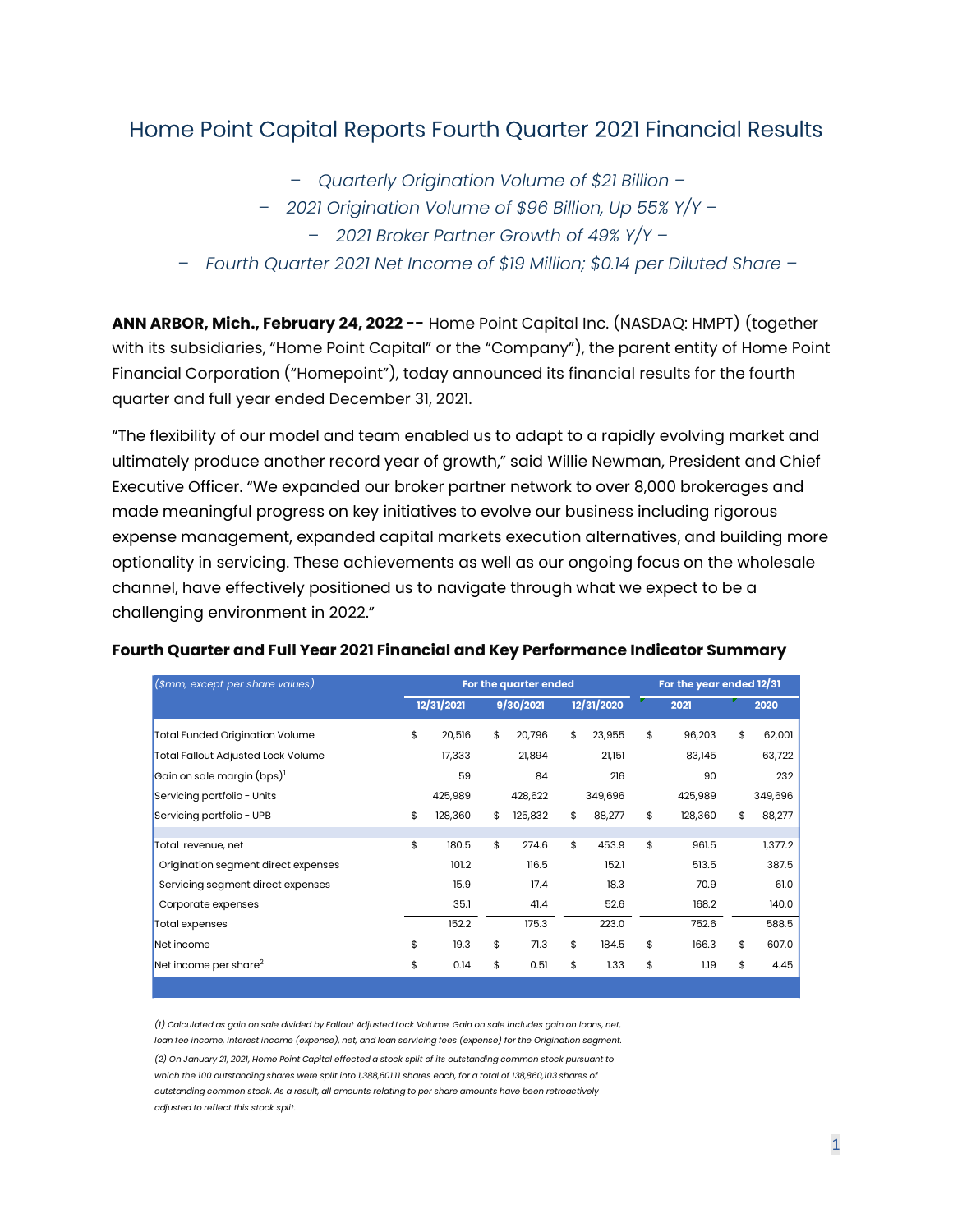## Fourth Quarter 2021 Highlights

- Quarterly funded origination volume decreased 14% to \$21 billion, compared to \$24 billion in the fourth quarter of 2020, and compared to \$21 billion in the third quarter of 2021.
- Total revenue, net of \$181 million, compared to \$454 million in the fourth quarter of 2020 and \$275 million in the third quarter of 2021.
- Total revenue in the Origination segment of \$103 million compared to \$456 million in the fourth quarter of 2020 and \$184 million in the third quarter of 2021.
- Gain on sale margin attributable to channels, before giving effect to the impact of capital markets and other activity, was 58 basis points in the fourth quarter of 2021, compared to 177 basis points in the fourth quarter of 2020 and 73 basis points in the third quarter of 2021.
- Total expenses of \$152 million for the fourth quarter of 2021 improved 32% versus the fourth quarter of 2020 and were 13% lower compared to the third quarter of 2021. The sequential quarter improvement was due to reductions of 13% in Origination segment direct expenses, 15% related to corporate expenses, and 9% in Servicing segment direct expenses.
- Net income of \$19 million (or \$0.14 per diluted share), compared to net income of \$184 million (or \$1.31 per diluted share) year-over-year, and compared to net income of \$71 million (or \$0.51 per diluted share) in the third quarter of 2021.
- Broker Partners increased by 2,640 to 8,012 as of December 31, 2021 from the end of the fourth quarter of 2020, and increased by 560 from the end of the third quarter of 2021.
- During the quarter, Home Point completed the sale of a mortgage servicing rights ("MSR") portfolio of single-family mortgage loans serviced for the Government National Mortgage Association ("GNMA") with an aggregate unpaid principal balance ("UPB") of approximately \$13.1 billion. The total purchase price for the servicing rights was approximately \$174.8 million. The transaction further streamlined Home Point's servicing operations, reduced overall portfolio delinquencies, and provided incremental liquidity which was used to reduce outstanding debt.
- Servicing customers of 425,989, up 22% from year-end 2020, and decreased 1% compared to the third quarter of 2021.
- Servicing portfolio UPB totaled \$128.4 billion as of December 31, 2021, up 45% from the end of the fourth quarter of 2020, and up 2% from the end of the third quarter of 2021.
- Total servicing portfolio delinquencies improved to 0.7% compared to 4.4% in the fourth quarter of 2020 and 0.9% in the third quarter of 2021, primarily due to the GNMA servicing portfolio sales in the third and fourth quarters of 2021 and continued growth in new servicing customers. The MSR multiple for the fourth quarter of 2021 of 4.6x increased from 2.9x in the fourth quarter of 2020 and 4.2x in the third quarter of 2021, primarily driven by slower prepayment speeds due to higher mortgage interest rates.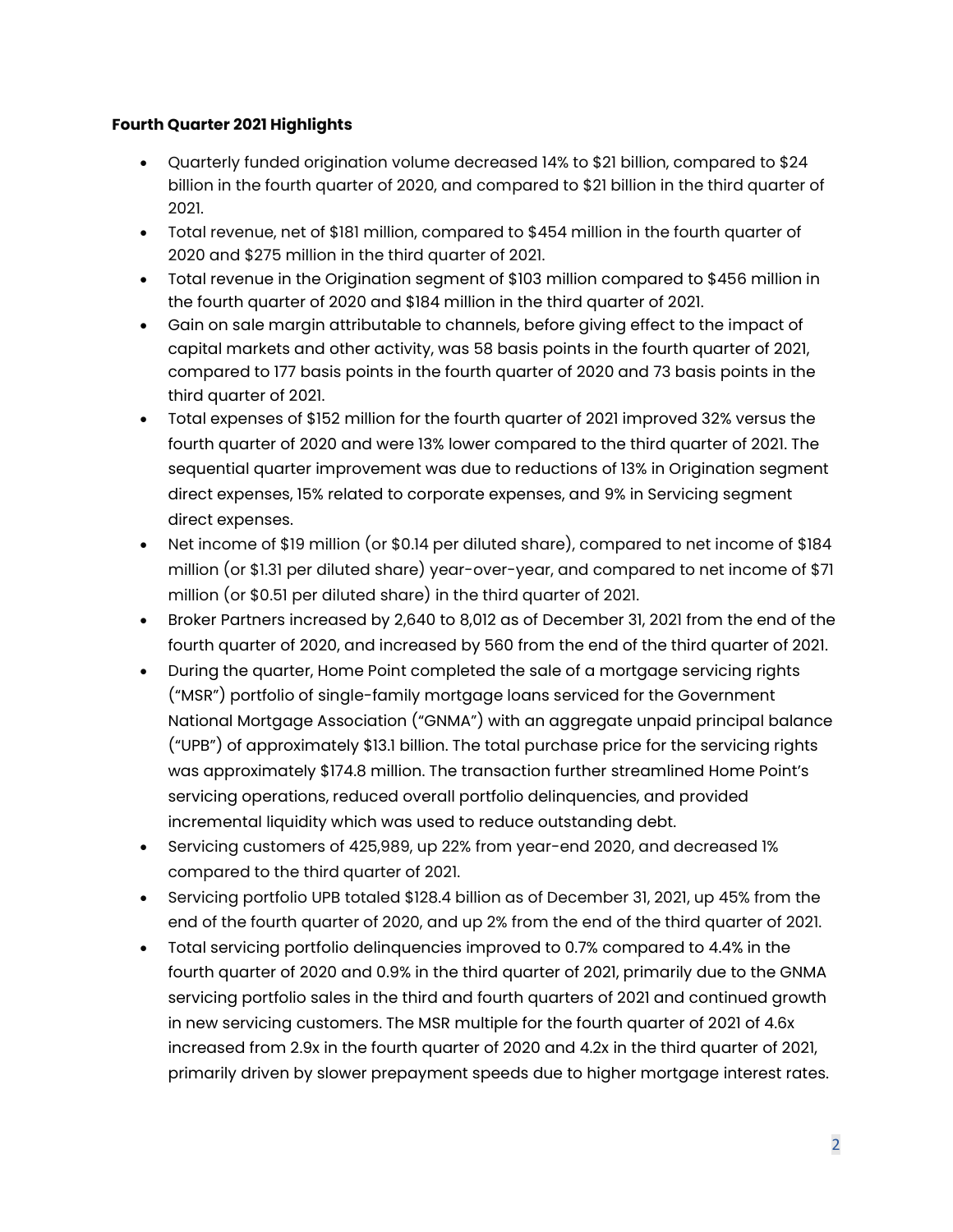## Full Year 2021 Highlights

- Total origination volume of \$96 billion, up 55% from 2020 volume of \$62 billion.
- Total revenue, net of \$962 million, compared to \$1.4 billion in 2020.
- Total revenue in the Origination segment of \$751 million compared to \$1.5 billion in 2020.
- Total expenses of \$753 million compared to \$589 million in 2020.
- Net income of \$166 million (or \$1.19 per diluted share), compared to net income of \$607 million (or \$4.42 per diluted share) in 2020.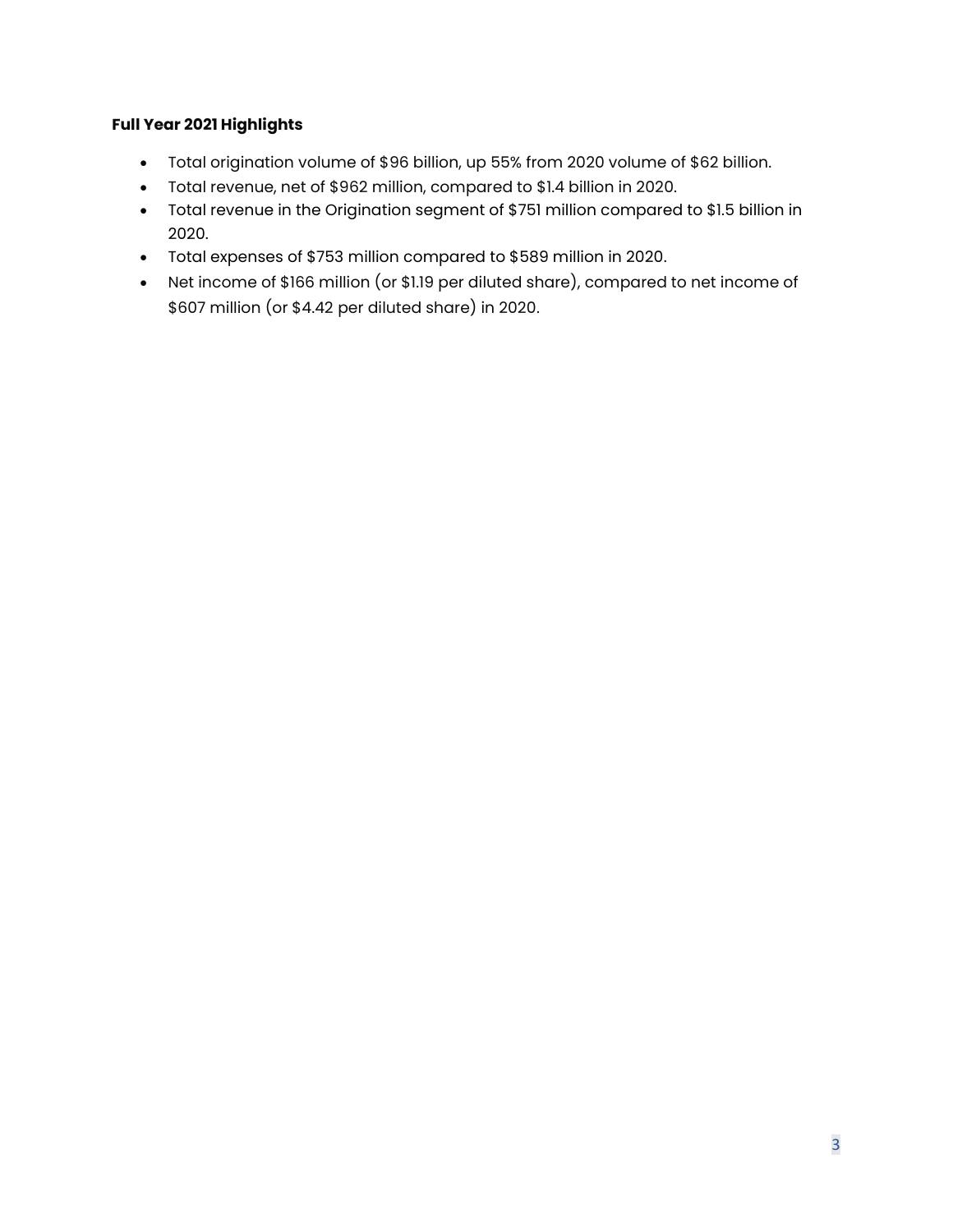## Origination Segment

Home Point Capital's Origination segment originates and sells residential real estate mortgage loans. These loans are sourced through three channels. The primary channel is Wholesale, where the Company works with mortgage brokerages to source new customers. In the Correspondent channel, customers are acquired through a network of mortgage banks and financial institutions. The Direct channel retains serviced customers in the Home Point Capital ecosystem.

The Origination segment generated contribution margin of \$2 million in the fourth quarter of 2021, compared to \$304 million in the fourth quarter of 2020 and \$67 million in the third quarter of 2021. For the year ended December 31, 2021, the Origination segment generated contribution margin of \$237 million, compared to \$1.1 billion for 2020.

## Origination Segment – Financial Highlights and Summary of Key Performance Indicators

| (smm)                                    |   |            |   | For the quarter ended |   |            |   | For the year ended 12/31 |   |         |
|------------------------------------------|---|------------|---|-----------------------|---|------------|---|--------------------------|---|---------|
|                                          |   | 12/31/2021 |   | 9/30/2021             |   | 12/31/2020 |   | 2021                     |   | 2020    |
| Gain on loans, net                       | s | 64.2       | s | 145.3                 | s | 422.2      | S | 585.7                    | s | 1,385.0 |
| Loan fee income                          |   | 32.8       |   | 34.5                  |   | 35.5       |   | 150.9                    |   | 96.1    |
| Interest income, net and other income    |   | 5.9        |   | 4.1                   |   | (1.7)      |   | 13.9                     |   | (1.9)   |
| <b>Total Origination segment revenue</b> |   | 102.9      |   | 183.9                 |   | 456.0      |   | 750.5                    |   | 1,479.2 |
| Directly attributable expense            |   | 101.2      |   | 116.5                 |   | 152.1      |   | 513.5                    |   | 387.5   |
| <b>Contribution margin</b>               | s | 1.7        | S | 67.4                  | s | 303.9      | s | 237.0                    | s | 1,091.7 |

|                                           |    |            | For the quarter ended |    |            |   | For the year ended 12/31 |    |        |
|-------------------------------------------|----|------------|-----------------------|----|------------|---|--------------------------|----|--------|
| <b>Key Performance Indicators'</b>        |    | 12/31/2021 | 9/30/2021             |    | 12/31/2020 |   | 2021                     |    | 2020   |
| <b>Total Funded Origination Volume</b>    | \$ | 20,516     | \$<br>20,796          | S  | 23,955     | S | 96,203                   | \$ | 62,001 |
| <b>Total Fallout Adjusted Lock Volume</b> | S  | 17.333     | \$<br>21,894          | s. | 21,151     | S | 83,145                   | s  | 63,722 |
| Gain on Sale Margin (bps) <sup>2</sup>    |    | 59         | 84                    |    | 216        |   | 90                       |    | 232    |
| Origination Volume by Purpose:            |    |            |                       |    |            |   |                          |    |        |
| Purchase                                  |    | 37.5%      | 34.6%                 |    | 29.5%      |   | 31.1%                    |    | 30.9%  |
| Refinance                                 |    | 62.5%      | 65.4%                 |    | 70.5%      |   | 68.9%                    |    | 69.1%  |
| <b>Third Party Partners:</b>              |    |            |                       |    |            |   |                          |    |        |
| Number of Broker Partners                 |    | 8,012      | 7,452                 |    | 5,372      |   | 8,012                    |    | 5,372  |
| Number of Correspondent Partners          |    | 676        | 652                   |    | 604        |   | 676                      |    | 604    |

(1) See Appendix for additional volume and gain on sale information by channel.

(2) Calculated as gain on sale divided by Fallout Adjusted Lock Volume. Gain on sale includes gain on loans, net, loan fee income, interest income (expense), net, and loan servicing fees (expense) for the Origination segment.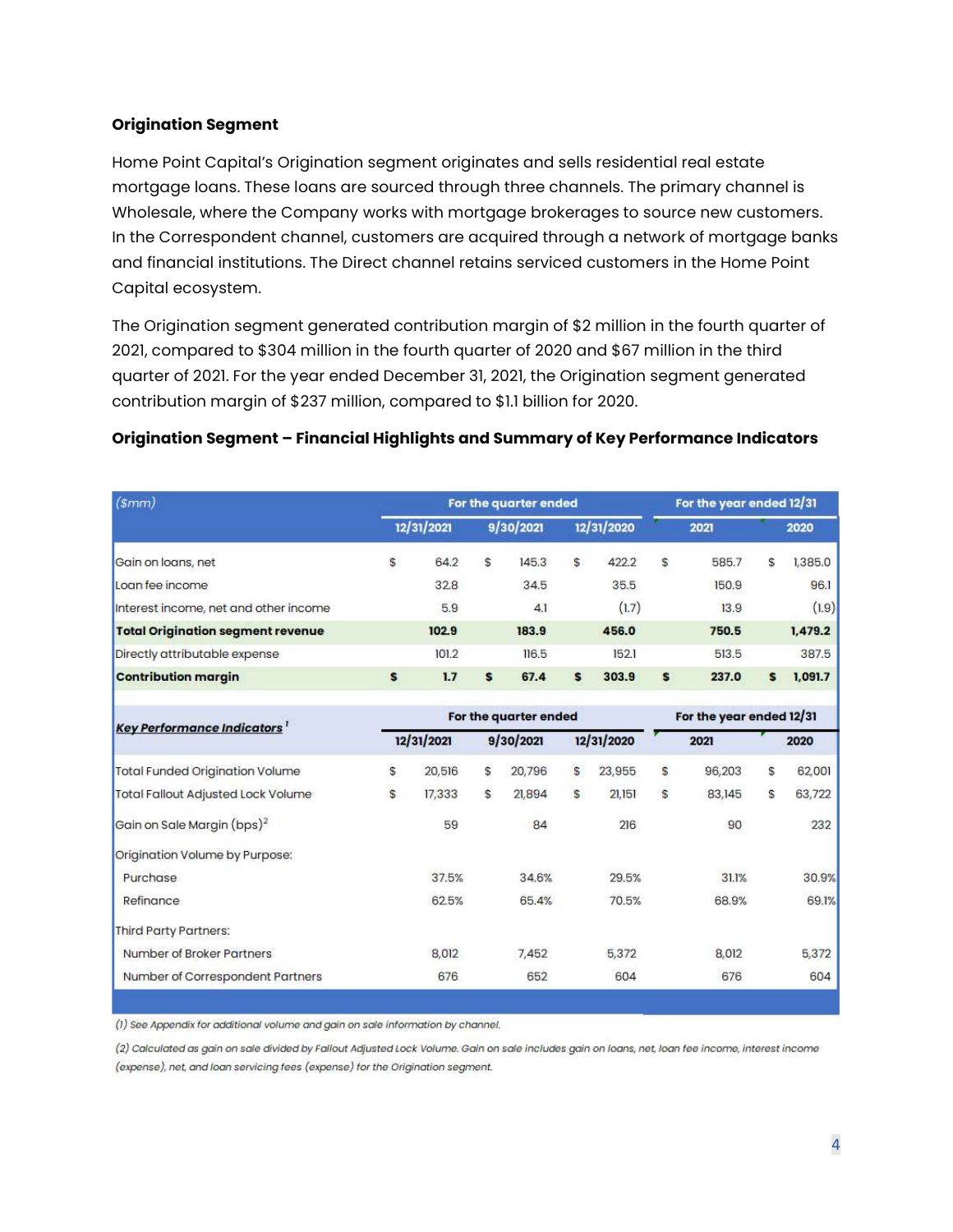## Servicing Segment

Home Point Capital's Servicing segment generates revenue through contractual fees earned by performing daily administrative and management activities for mortgage loans that were primarily sourced by the Company's Originations segment. These loans are serviced on behalf of investors/guarantors, primarily Fannie Mae, Freddie Mac and Ginnie Mae.

The Servicing segment generated a contribution margin of \$74 million in the fourth quarter of 2021, compared to \$(17) million in the fourth quarter of 2020 and \$86 million in the third quarter of 2021. For the year ended December 31, 2021, the Servicing segment generated a contribution margin of \$186 million, compared to \$(147) million for 2020.

| (smm)                                     |   |            |    | For the quarter ended |        |            |    | For the year ended 12/31 |   |                         |
|-------------------------------------------|---|------------|----|-----------------------|--------|------------|----|--------------------------|---|-------------------------|
|                                           |   | 12/31/2021 |    | 9/30/2021             |        | 12/31/2020 |    | 2021                     |   | 2020                    |
| Loan servicing fees                       | S | 83.6       | \$ | 91.8                  | s      | 55.8       | \$ | 331.4                    | S | 191.7                   |
| Interest income, net and other income     |   | 30.0       |    | 8.3                   |        | 0.5        |    | 39.2                     |   | 7.7                     |
| <b>Total Servicing segment revenue</b>    |   | 113.6      |    | 100.1                 |        | 56.3       |    | 370.6                    |   | 199.4                   |
| Directly attributable expense             |   | 15.9       |    | 17.4                  |        | 18.3       |    | 70.9                     |   | 61.0                    |
| <b>Primary Margin</b>                     |   | 97.7       |    | 82.6                  |        | 38.0       |    | 299.7                    |   | 138.4                   |
| Change in MSR fair value: amortization    |   | (66.7)     |    | (73.9)                |        | (71.9)     |    | (307.6)                  |   | (204.0)                 |
| <b>Adjusted contribution margin</b>       |   | 31.0       |    | 8.7                   |        | (33.9)     |    | (7.9)                    |   | (65.6)                  |
| Change in MSR fair value: mark-to-market, |   |            |    |                       |        |            |    |                          |   |                         |
| net of hedge                              |   | 43.4       |    | 77.5                  |        | 17.1       |    | 193.7                    |   | (81.1)                  |
| <b>Contribution margin</b>                | s | 74.4       | s  | 86.2                  | S      | (16.8)     | S  | 185.8                    | s | (146.7)                 |
|                                           |   |            |    |                       | $\sim$ |            |    |                          |   | the company's company's |

## Servicing Segment – Financial Highlights and Key Performance Indicators

| <b>Key Performance Indicators</b>      |   |            |   | For the quarter ended <sup>2</sup> |   |            | For the year ended 12/31 |    |         |
|----------------------------------------|---|------------|---|------------------------------------|---|------------|--------------------------|----|---------|
|                                        |   | 12/31/2021 |   | 9/30/2021                          |   | 12/31/2020 | 2021                     |    | 2020    |
| MSR servicing portfolio - UPB          | s | 128,360    | S | 125.832                            | S | 88.277     | \$<br>128,360            | S  | 88,277  |
| Average MSR servicing portfolio - UPB  | s | 127.096    | S | 125,046                            | s | 81,114     | \$<br>108.318            | \$ | 70,439  |
| MSR servicing portfolio - Units        |   | 425,989    |   | 428,622                            |   | 349,696    | 425,989                  |    | 349,696 |
| Weighted average coupon rate           |   | 2.96%      |   | 2.98%                              |   | 3.41%      | 2.96%                    |    | 3.41%   |
| 60+ days delinquent, incl. forbearance |   | 0.7%       |   | 0.9%                               |   | 4.4%       | 0.7%                     |    | 4.4%    |
| 60+ days delinquent, excl. forbearance |   | 0.5%       |   | 0.7%                               |   | 1.5%       | 0.5%                     |    | 1.5%    |
| <b>MSR</b> multiple                    |   | 4.6x       |   | 4.2x                               |   | 2.9x       | 4.6x                     |    | 2.9x    |

(1) Other income for the fourth quarter and the third quarter of 2021 includes a gain of \$29.6 million and \$7.4 million, respectively from the sale of a portfolio of GNMA mortgage servicing rights, which were completed during the respective quarters.

(2) Figures as of period end, except "Average MSR servicing portfolio - UPB" which is average for the period.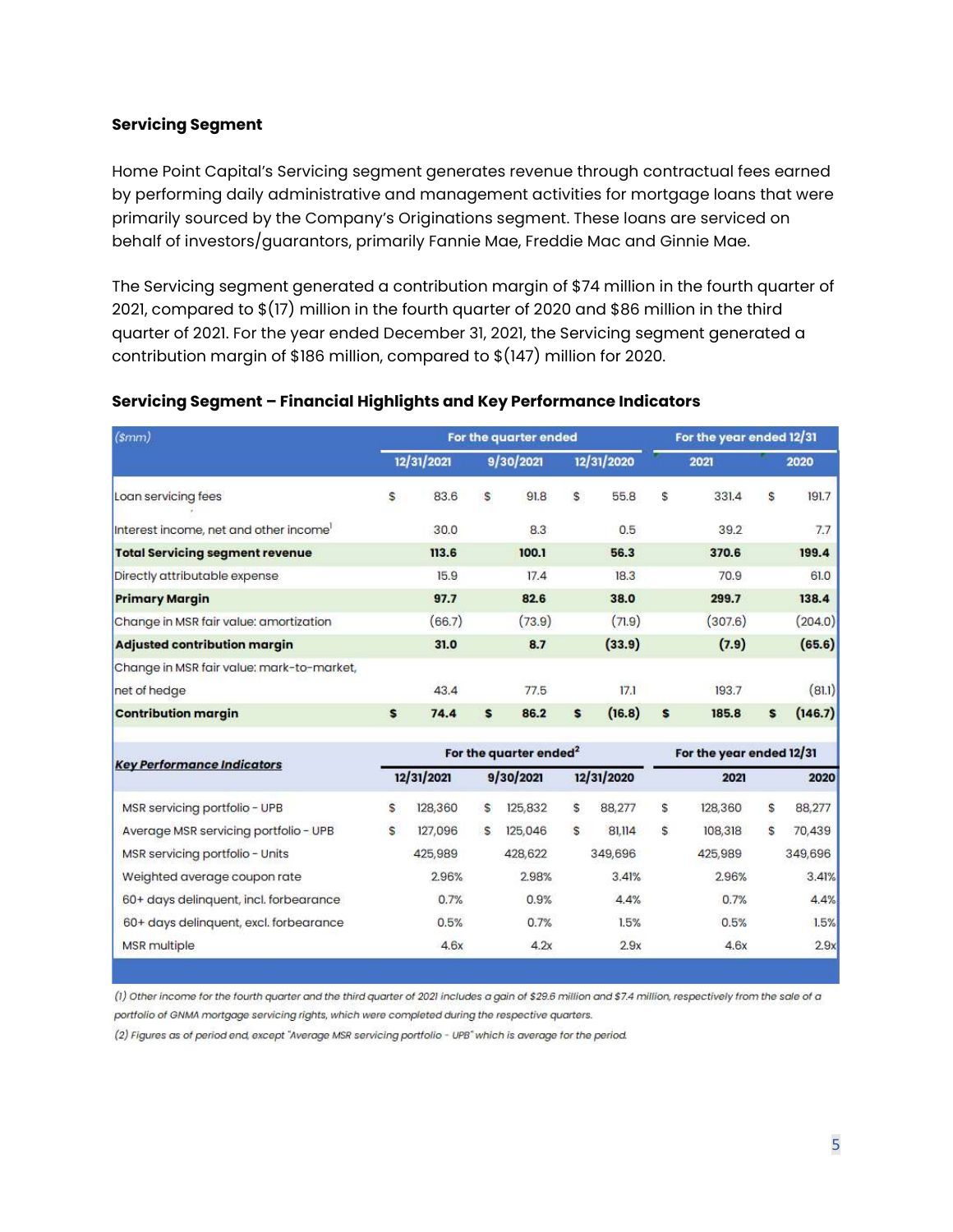## Balance Sheet and Liquidity Highlights

Home Point Capital had available liquidity of \$555 million as of December 31, 2021, comprising \$171 million of cash and cash equivalents and \$384 million of undrawn capacity from mortgage servicing rights line of credit and other credit facilities. The Company had total warehouse capacity of \$7.5 billion, and available capacity of \$2.8 billion at the end of 2021, compared to total capacity of \$7.5 billion, and available capacity of \$1.9 billion as of September 30, 2021. 34 million of undrawn capacity from<br>
12 credit facilities. The Company had total<br>
12/31/2021 12/31/2021 12/31/2020<br>
12/31/2021 13/30/2021 12/31/2020<br>
13. 171.0 \$160.6 \$165.2

| September 30, 2021.                       |               |               |               |
|-------------------------------------------|---------------|---------------|---------------|
| (smm)                                     |               | As of         |               |
|                                           | 12/31/2021    | 9/30/2021     | 12/31/2020    |
| Cash and cash equivalents                 | \$<br>171.0   | \$<br>160.6   | \$<br>165.2   |
| Mortgage servicing rights (at fair value) | \$<br>1,525.1 | \$<br>1,402.1 | \$<br>748.5   |
| <b>Warehouse lines of credit</b>          | \$<br>4,718.7 | \$<br>6,308.5 | \$<br>3,005.4 |
| Term debt and other borrowings, net       | \$<br>1,226.5 | \$<br>1,065.8 | \$<br>454.0   |
| Total shareholders' equity                | \$<br>776.6   | \$<br>761.2   | \$<br>927.5   |

## Dividend and Stock Repurchase Program

Home Point Capital's board of directors has (i) declared a cash dividend of \$0.04 per share for the fourth quarter of 2021, payable on or about March 24, 2022 to all stockholders of record at the close of business on March 10, 2022 and (ii) authorized a stock repurchase program whereby the Company may repurchase up to a total of \$8.0 million of its issued and outstanding common stock, par value \$0.0000000072 per share, from time to time until the program's expiration on December 31, 2022 on the open market or in privately negotiated transactions.

### Conference Call and Webcast

Members of Home Point Capital's management team will host a conference call and live webcast on Thursday, February 24, 2022 at 8:30 a.m. ET. to review the Company's financial results for the fourth quarter and full year ended December 31, 2021.

The conference call may be accessed by dialing (877) 423-9813 (toll-free) or (201) 689-8465 (international), using the passcode 13726311. The number should be dialed at least ten minutes prior to the start of the call. A simultaneous webcast will also be available and can be accessed through the Investor Relations section of Home Point Capital's website at investors.homepoint.com.

An investor presentation will be referenced during the call, and it will be available prior to the call through the Investor Relations section of Home Point Capital's website.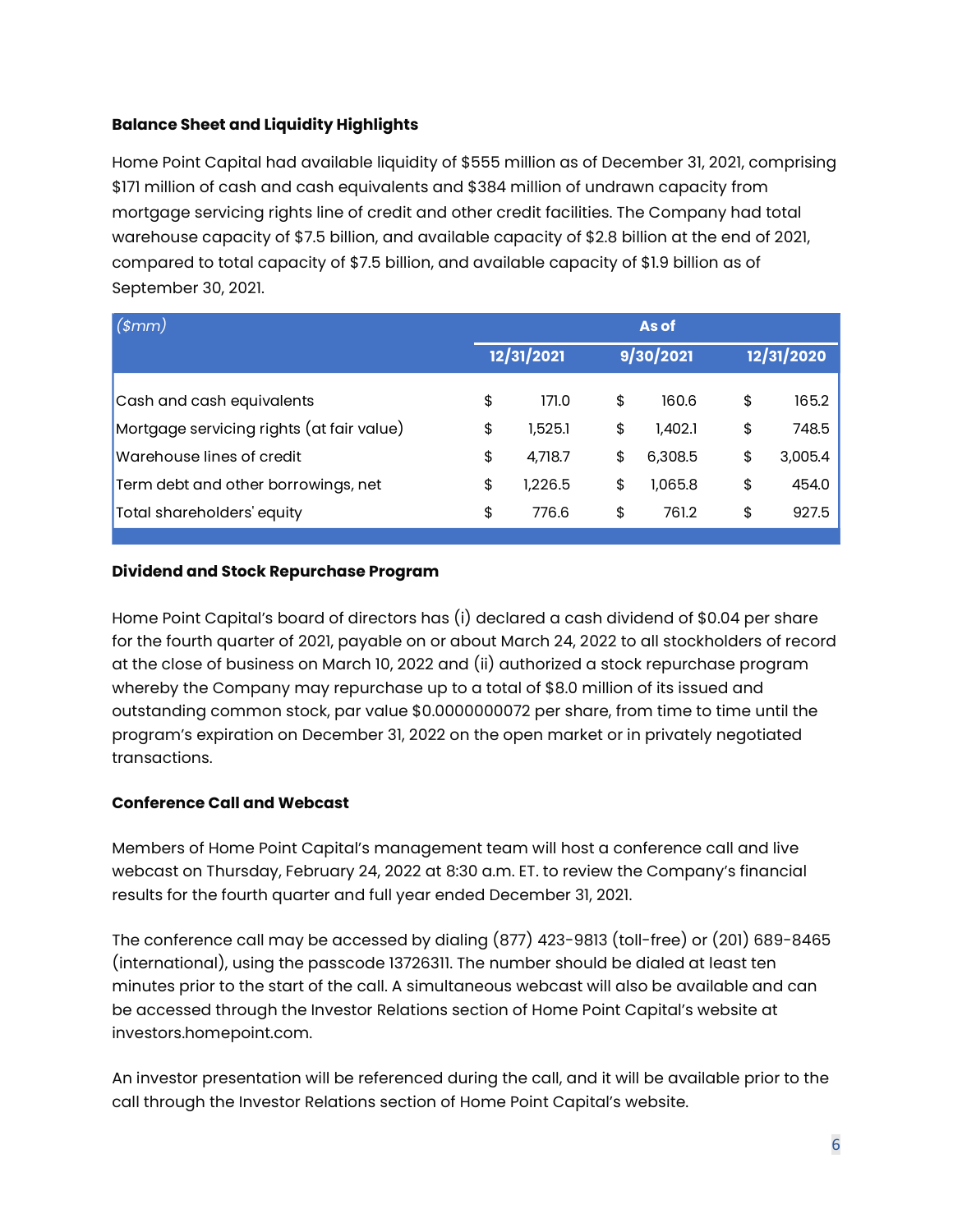A telephonic replay of the call will be available approximately two hours after the live call through Thursday, March 3, 2022 by dialing (844) 512-2921 (toll-free) or (412) 317-6671 (international), passcode 13726311. To access a replay of the webcast, please visit Events in the Investor Relations section of Home Point Capital's website.

## About Home Point Capital

Home Point Capital is the parent company of Homepoint, one of the nation's leading mortgage originators and servicers, putting people front and center of the homebuying and homeownership experience. The Company supports successful homeownership as a crucial element of broader financial security and well-being through delivering long-term value beyond the loan. Founded in 2015 and headquartered in Ann Arbor, Michigan, Homepoint works with a nationwide network of more than 8,500 mortgage broker and correspondent partners with deep knowledge and expertise about the communities and customers they serve. Today, Homepoint is the nation's third-largest wholesale mortgage lender and the 7thlargest non-bank mortgage lender.

Home Point Financial Corporation d/b/a Homepoint. NMLS No. 7706 (For licensing information, go to: nmlsconsumeraccess.org). Home Point Financial Corporation does not conduct business under the name, "Homepoint" in IL, KY, LA, MD, NY, or WY. In these states, the company conducts business under the full legal name, Home Point Financial Corporation, 2211 Old Earhart Road, Suite 250, Ann Arbor, MI 48105. Toll-Free Tel: 888-616-6866.

## Forward Looking Statements

This press release contains certain "forward-looking statements," as that term is defined in the U.S. federal securities laws, including the Private Securities Litigation Reform Act of 1995. In addition, from time to time, the Company or its representatives have made, or may make, forward-looking statements orally or in writing. These forward-looking statements include, but are not limited to, statements other than statements of historical facts, including among others, statements relating to the Company's future financial performance, the Company's business prospects and strategy, anticipated financial position, liquidity and capital needs, the industry in which the Company operates and other similar matters. Words such as "anticipates," "expects," "intends," "plans," "predicts," "believes," "seeks," "estimates," "could," "would," "will," "may," "can," "continue," "potential," "should" and the negative of these terms or other comparable terminology often identify forward-looking statements. These forwardlooking statements, which are based on currently available information, operating plans, and projections about events and trends, are not guarantees of future performance and are subject to risks and uncertainties that could cause actual results to differ materially from the results contemplated by the forward-looking statements. Factors, risks, and uncertainties that could cause actual outcomes and results to be materially different from those contemplated by forward-looking statements include, among others: our reliance on our financing arrangements to fund mortgage loans and otherwise operate our business; the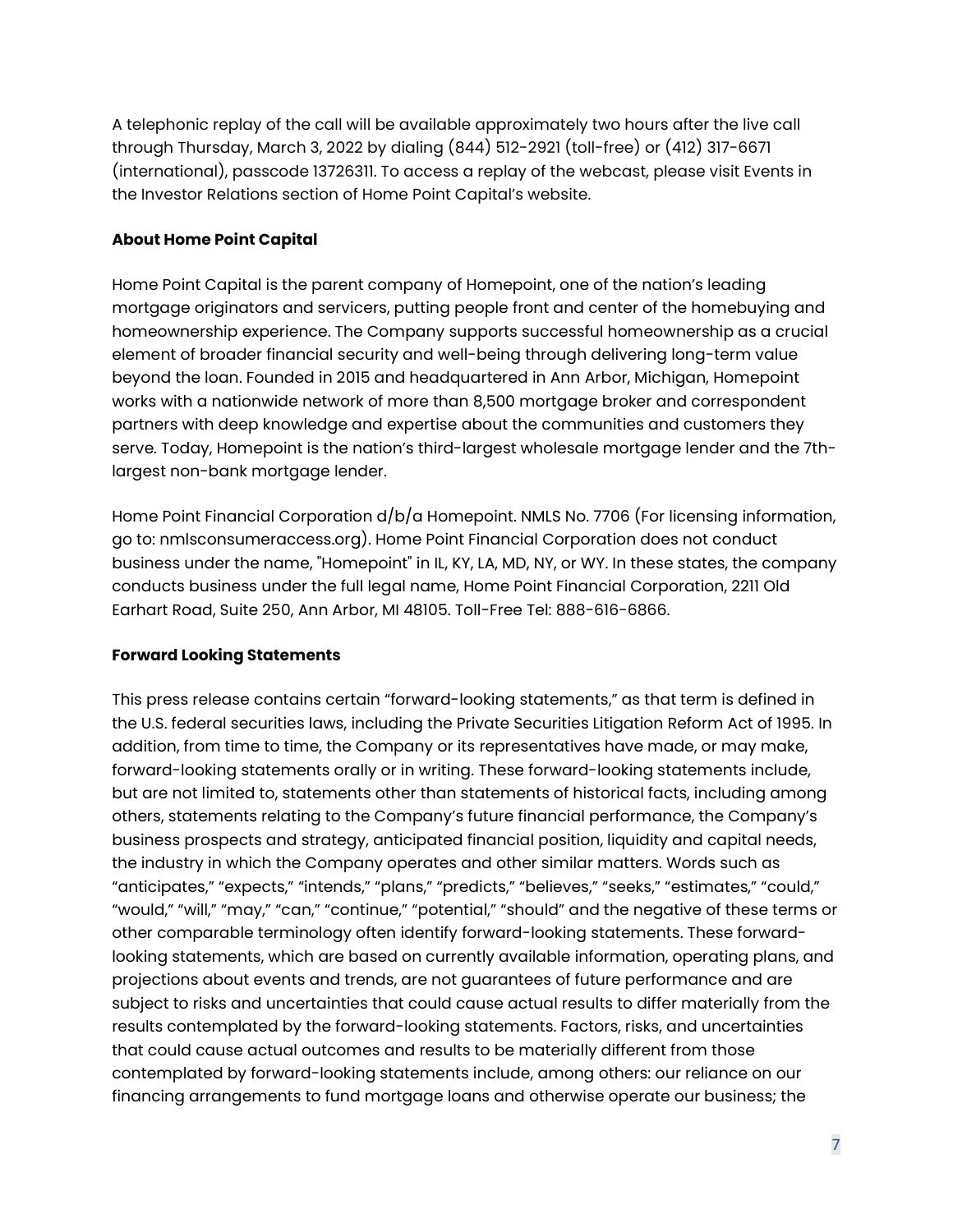dependence of our loan origination and servicing revenues on macroeconomic and U.S. residential real estate market conditions; counterparty risk; the requirement to make servicing advances that can be subject to delays in recovery or may not be recoverable in certain circumstances; competition for mortgage assets that may limit the availability of desirable originations, acquisitions and result in reduced risk-adjusted returns; our ability to continue to grow our loan origination business or effectively manage significant increases in our loan production volume; competition in the industry in which we operate; our success and growth of our production and servicing activities and the dependence upon our ability to adapt to and implement technological changes; the effectiveness of our risk management efforts; our ability to detect misconduct and fraud; any cybersecurity risks, cyber incidents and technology failures; our vendor relationships; our failure to deal appropriately with various issues that may give rise to reputational risk, including legal and regulatory requirements; risks and uncertainties associated with litigation, including any employment, intellectual property, consumer protection, class action and other litigation matters, and related unfavorable publicity; exposure to new risks and increased costs as a result of initiating new business activities or strategies or significantly expanding existing business activities or strategies; the impact of changes in political or economic stability or in government policies on our material vendors with operations in India; the impact of interest rate fluctuations; risks associated with hedging against interest rate exposure; the impact of any prolonged economic slowdown, recession or declining real estate values; risks associated with financing our assets with borrowings; risks associated with a decrease in value of our collateral; the dependence of our operations on access to our financing arrangements; risks associated with the financial and restrictive covenants included in our financing agreements; risks associated with higher risk loans that we service; risks associated with derivative financial instruments; our ability to foreclose on our mortgage assets in a timely manner or at all; our ability to obtain and/or maintain licenses and other approvals in those jurisdictions where required to conduct our business; legislative and regulatory changes that impact the mortgage loan industry or housing market; changes in regulations or the occurrence of other events that impact the business, operations or prospects of government agencies or such changes that increase the cost of doing business with such entities; and the spread of the COVID-19 outbreak and severe disruptions in the U.S. and global economy and financial markets it has caused. You should carefully consider the foregoing factors and the other risks and uncertainties that may affect the Company's business, including those described in documents filed from time to time by the Company with the Securities and Exchange Commission. Many of the important factors that will determine these results are beyond our ability to control or predict. You are cautioned not to put undue reliance on any forward-looking statements, which speak only as of the date thereof. Except as required under applicable law, the Company does not assume any obligation to update these forward-looking statements.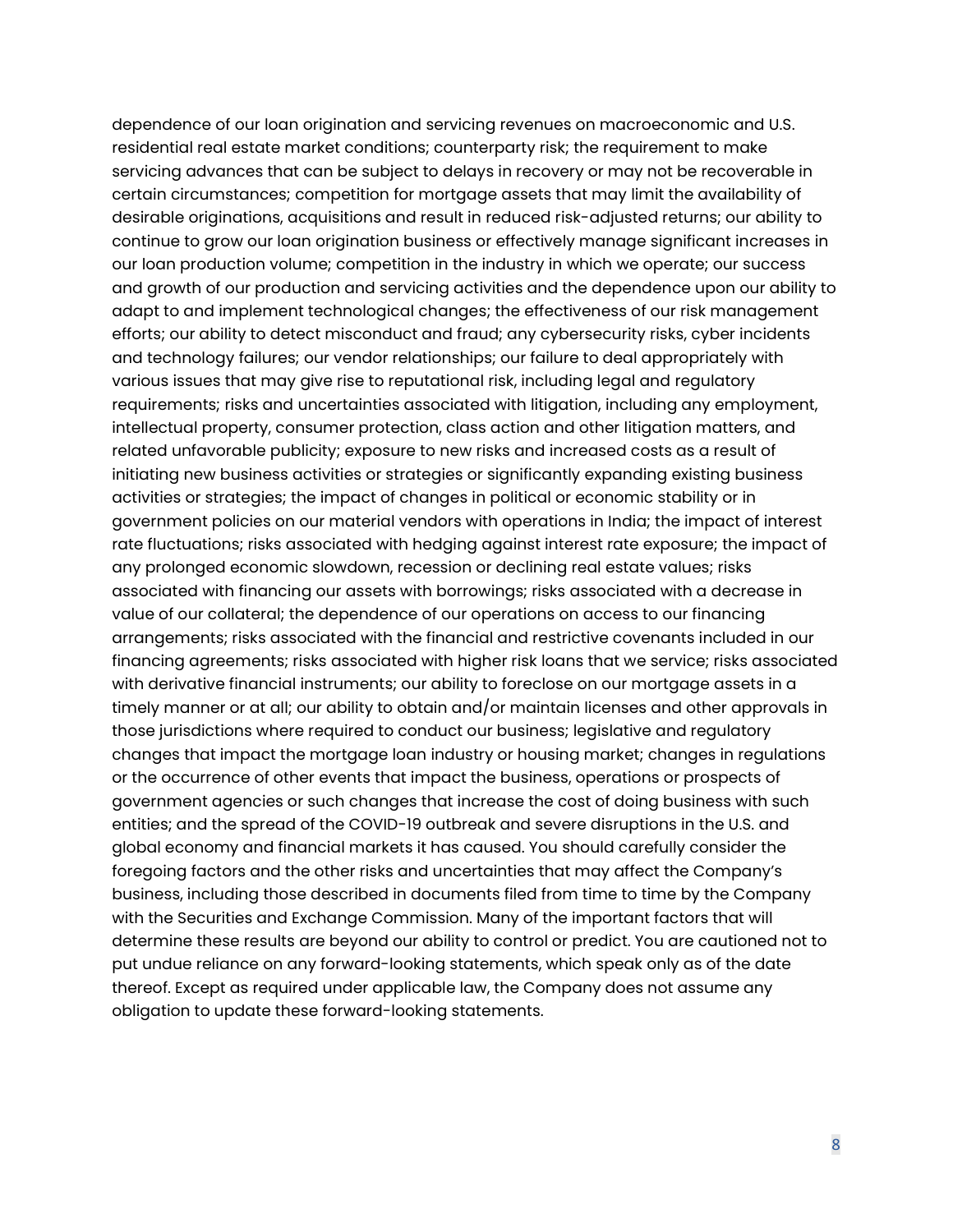## Consolidated Statements of Income (Loss)

## (\$ in millions, except per share data) (Unaudited)

| (\$ in millions, except per share data)          |              |                       |             |                          |               |
|--------------------------------------------------|--------------|-----------------------|-------------|--------------------------|---------------|
|                                                  | (Unaudited)  |                       |             |                          |               |
|                                                  |              |                       |             |                          |               |
| (\$mm, except per share values)                  |              | For the quarter ended |             | For the year ended 12/31 |               |
|                                                  | 12/31/2021   | 9/30/2021             | 12/31/2020  | 2021                     | 2020          |
| Gain on loans, net                               | \$<br>64.0   | \$<br>145.5           | \$<br>422.2 | \$<br>585.8              | \$<br>1,384.9 |
| Loan fee income                                  | 32.8         | 34.5                  | 35.5        | 150.9                    | 96.1          |
| Interest income                                  | 39.5         | 36.7                  | 17.8        | 136.5                    | 60.2          |
| Interest expense                                 | (46.8)       | (45.5)                | (21.7)      | (169.4)                  | (69.6)        |
| Interest (expense), net                          | (7.3)        | (8.8)                 | (3.9)       | (32.9)                   | (9.4)         |
| Loan servicing fees                              | 83.6         | 91.8                  | 54.3        | 331.4                    | 188.2         |
| Change in FV of MSR                              | (23.3)       | 3.5                   | (54.7)      | (113.9)                  | (285.3)       |
| Other income                                     | 30.7         | 8.1                   | 0.5         | 40.2                     | 2.7           |
| Total revenue, net                               | 180.5        | 274.6                 | 453.9       | 961.5                    | 1,377.2       |
| Compensation and benefits                        | 98.7         | 114.6                 | 151.8       | 494.2                    | 403.2         |
| Loan expense                                     | 12.1         | 16.6                  | 12.9        | 63.9                     | 34.6          |
| Loan servicing expense                           | 5.1          | 6.7                   | 8.0         | 27.4                     | 30.8          |
| Production technology                            | 6.8          | 7.6                   | 7.6         | 31.9                     | 22.1          |
| General and administrative                       | 20.9         | 21.7                  | 28.1        | 95.5                     | 67.1          |
| Depreciation and amortization                    | 2.6          | 2.4                   | 1.4         | 10.1                     | 5.5           |
| Other expense                                    | 6.0          | 5.7                   | 13.2        | 29.6                     | 25.2          |
| <b>Total Expenses</b>                            | 152.2        | 175.3                 | 223.0       | 752.6                    | 588.5         |
| Pre-tax income                                   | 28.3         | 99.3                  | 230.9       | 208.9                    | 788.7         |
| Pre-tax margin                                   | 16%          | 36%                   | 51%         | 22%                      | 57%           |
| Income tax expense (benefit)                     | 7.7          | 27.3                  | 49.2        | 58.0                     | 198.6         |
| Income (loss) from equity method investment      | (1.3)        | (0.7)                 | 2.8         | 15.4                     | 16.9          |
| Net income (loss)                                | \$<br>19.3   | \$<br>71.3            | \$<br>184.5 | \$<br>166.3              | \$<br>607.0   |
| <b>Net margin</b>                                | 11%          | 26%                   | 41%         | 17%                      | 44%           |
| Basic and diluted earnings per share!:           |              |                       |             |                          |               |
| Basic net income (loss) per share                | \$<br>0.14   | \$<br>0.51            | \$<br>1.33  | \$<br>1.19               | \$<br>4.45    |
| Diluted total net income (loss) per share        | 0.14         | 0.51                  | 1.31        | 1.19                     | 4.42          |
| Basic weighted average common stock              |              |                       |             |                          |               |
| outstanding (mm)                                 | 139.1        | 139.1                 | 138.9       | 139.2                    | 136.4         |
| Diluted weighted average common stock            |              |                       |             |                          |               |
| outstanding (mm)                                 | 140.8        | 140.0                 | 140.3       | 140.0                    | 137.2         |
| Adjusted income statement metrics <sup>2</sup> : |              |                       |             |                          |               |
| Adjusted revenue                                 | \$<br>135.8  | \$<br>196.4           | \$<br>439.5 | \$<br>783.2              | \$<br>1,475.2 |
| Adjusted net income                              | \$<br>(12.3) | \$<br>15.1            | \$<br>171.0 | \$<br>26.4               | \$<br>667.7   |
| Adjusted net margin                              | -9%          | 8%                    | 39%         | 3%                       | 45%           |

(2) Non-GAAP measures. See non-GAAP reconciliation for a reconciliation of each measure to the nearest GAAP measure.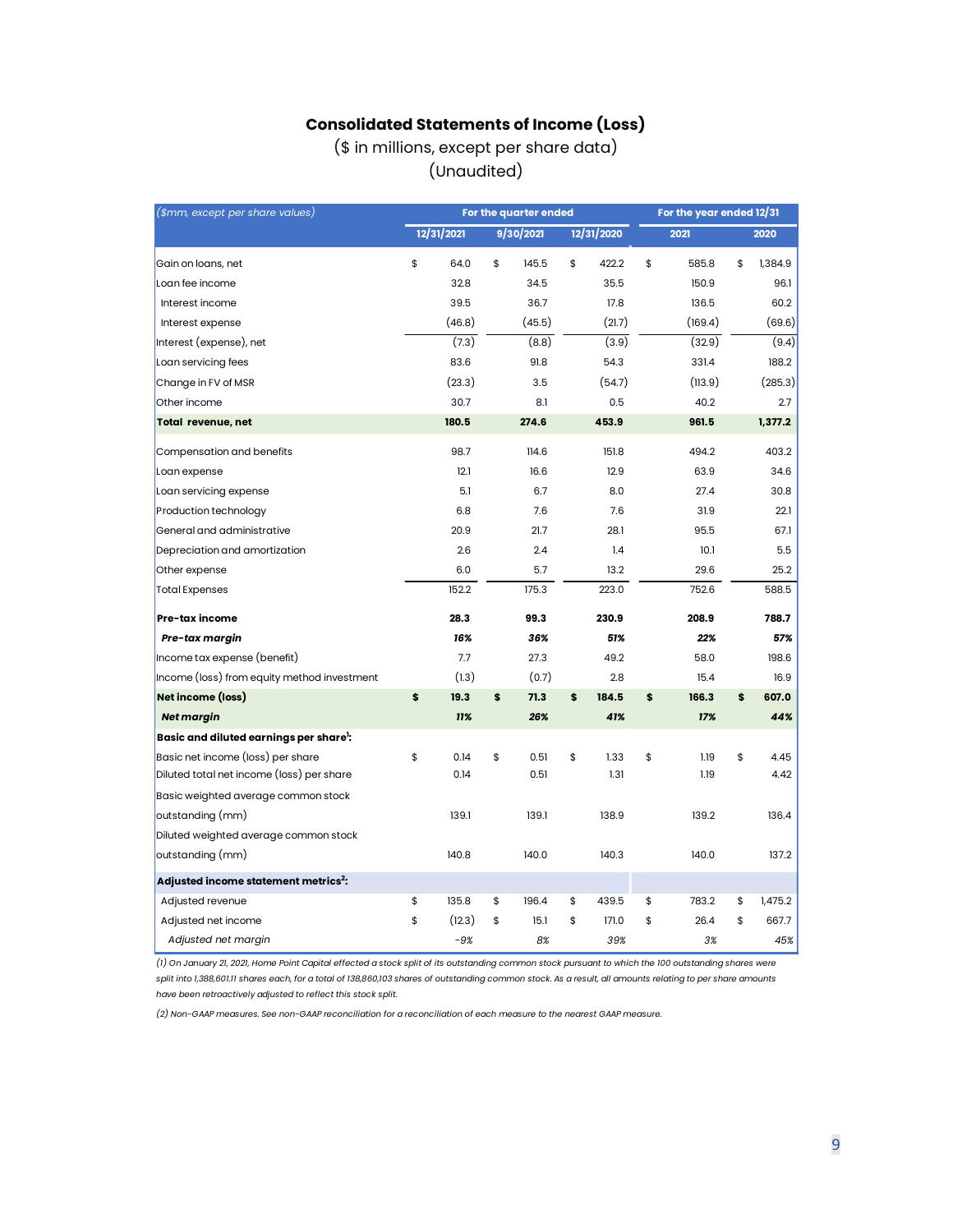## Consolidated Balance Sheet

# (\$ in millions) (Unaudited)

| <b>Consolidated Balance Sheet</b>             |               |               |               |
|-----------------------------------------------|---------------|---------------|---------------|
| $($$ in millions)                             |               |               |               |
| (Unaudited)                                   |               |               |               |
| $(\text{smm})$                                |               | <b>As of</b>  |               |
|                                               | 12/31/2021    | 9/30/2021     | 12/31/2020    |
|                                               |               |               |               |
| <b>Assets:</b>                                |               |               |               |
| Cash and cash equivalents                     | \$<br>171.0   | \$<br>160.6   | \$<br>165.2   |
| Restricted cash                               | 36.8          | 42.5          | 31.7          |
| Cash and cash equivalents and Restricted cash | 207.8         | 203.1         | 196.9         |
| Mortgage loans held for sale (at fair value)  | 5,107.1       | 6,680.2       | 3,301.7       |
| Mortgage servicing rights (at fair value)     | 1,525.1       | 1,402.1       | 748.5         |
| Property and equipment, net                   | 21.9          | 23.0          | 21.7          |
| Accounts receivable, net                      | 114.7         | 117.5         | 152.8         |
| Derivative assets                             | 84.4          | 164.6         | 334.3         |
| Goodwill and intangibles                      | 10.8          | 10.8          | 10.8          |
| GNMA loans eligible for repurchase            | 65.2          | 265.1         | 2,524.2       |
| Assets held for sale                          | 63.7          |               |               |
| Other assets                                  | 57.6          | 111.7         | 87.6          |
| <b>Total assets</b>                           | \$<br>7,258.3 | \$<br>8,978.1 | \$<br>7,378.5 |
|                                               |               |               |               |
| Liabilities and Shareholders' Equity:         |               |               |               |
| Warehouse lines of credit                     | \$<br>4,718.7 | \$<br>6,308.5 | \$<br>3,005.4 |
| Term debt and other borrowings, net           | 1,226.5       | 1,065.8       | 454.0         |
| Accounts payable and accrued expenses         | 138.2         | 127.8         | 167.5         |
| GNMA loans eligible for repurchase            | 65.2          | 265.1         | 2,524.2       |
| Deferred tax liabilities                      | 229.8         | 224.3         | 174.0         |
| Other liabilities                             | 103.3         | 225.4         | 125.9         |
| <b>Total liabilities</b>                      | 6,481.7       | 8,216.9       | 6,451.0       |
|                                               |               |               |               |
| <b>Shareholders' Equity:</b>                  |               |               |               |
| Common stock                                  |               |               |               |
| Additional paid in capital                    | 523.8         | 522.1         | 519.5         |
| Retained earnings                             | 252.8         | 239.1         | 408.0         |
| <b>Total shareholders' equity</b>             | 776.6         | 761.2         | 927.5         |
| Total liabilities and shareholders' equity    | \$<br>7,258.3 | \$<br>8,978.1 | \$<br>7,378.5 |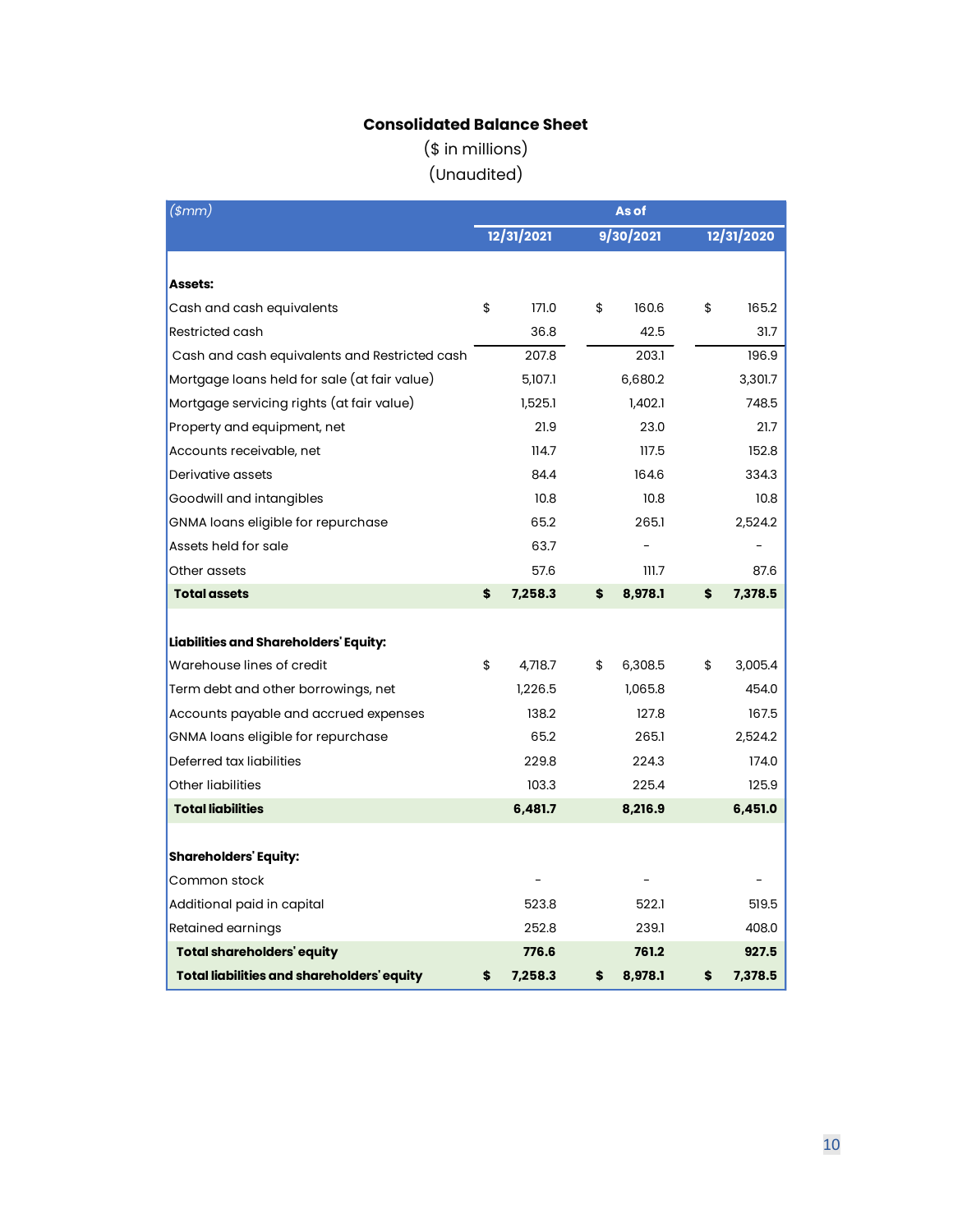## Volume and Margin Detail by Channel

### VOLUME DETAIL BY CHANNEL

|                                                |    | <b>Volume and Margin Detail by Channel</b> |                       |              |                          |              |
|------------------------------------------------|----|--------------------------------------------|-----------------------|--------------|--------------------------|--------------|
| <b>VOLUME DETAIL BY CHANNEL</b>                |    |                                            |                       |              |                          |              |
| (smm)                                          |    |                                            | For the quarter ended |              | For the year ended 12/31 |              |
|                                                |    | 12/31/2021                                 | 9/30/2021             | 12/31/2020   | 2021                     | 2020         |
| <b>Funded Origination Volume by Channel</b>    |    |                                            |                       |              |                          |              |
| Wholesale                                      | \$ | 15,047                                     | \$<br>16,355          | \$<br>14,130 | \$<br>69,451             | \$<br>37,902 |
| Correspondent                                  |    | 4,500                                      | 3,434                 | 8,576        | 21,872                   | 21,273       |
| Direct                                         |    | 969                                        | 1,006                 | 1,249        | 4,880                    | 2,826        |
| <b>Total Funded Origination Volume</b>         | \$ | 20,516                                     | \$<br>20,795          | \$<br>23,955 | \$<br>96,203             | \$<br>62,001 |
| <b>Fallout Adjusted Lock Volume by Channel</b> |    |                                            |                       |              |                          |              |
| Wholesale                                      | \$ | 12,606                                     | \$<br>16,710          | \$<br>13,705 | \$<br>61,022             | \$<br>40,080 |
| Correspondent                                  |    | 4,042                                      | 4,150                 | 6,607        | 18,828                   | 21,077       |
| Direct                                         |    | 685                                        | 1,034                 | 839          | 3,295                    | 2,565        |
| <b>Total Fallout Adjusted Lock Volume</b>      | Ŝ. | 17,333                                     | \$<br>21,894          | \$<br>21,151 | \$<br>83,145             | \$<br>63,722 |

### GAIN ON SALE MARGIN DETAIL BY CHANNEL

| oonooponuone                                                                                                                                                              |             | אדט,                |    | יטיה      |       | v,vv,                                                                                                                                                                                                                             |        | סגיס,טו |  | 1, 0, 1             |
|---------------------------------------------------------------------------------------------------------------------------------------------------------------------------|-------------|---------------------|----|-----------|-------|-----------------------------------------------------------------------------------------------------------------------------------------------------------------------------------------------------------------------------------|--------|---------|--|---------------------|
| Direct                                                                                                                                                                    |             | 685                 |    | 1,034     |       | 839                                                                                                                                                                                                                               |        | 3,295   |  | 2,565               |
| <b>Total Fallout Adjusted Lock Volume</b>                                                                                                                                 | s           | 17,333              | \$ | 21,894    | S     | 83,145<br>21,151<br>\$<br>\$<br>For the quarter ended<br>12/31/2020<br>9/30/2021<br><b>Basis Points</b><br>\$ Amount<br>73<br>321.1<br>\$<br>20<br>20.2<br>292<br>33.4<br>73<br>374.7<br>$\mathbf{1}$<br>81.2<br>84<br>455.9<br>S | 63,722 |         |  |                     |
|                                                                                                                                                                           |             |                     |    |           |       |                                                                                                                                                                                                                                   |        |         |  |                     |
|                                                                                                                                                                           |             |                     |    |           |       |                                                                                                                                                                                                                                   |        |         |  |                     |
|                                                                                                                                                                           |             |                     |    |           |       |                                                                                                                                                                                                                                   |        |         |  |                     |
| <b>GAIN ON SALE MARGIN DETAIL BY CHANNEL</b>                                                                                                                              |             |                     |    |           |       |                                                                                                                                                                                                                                   |        |         |  |                     |
| (smm)                                                                                                                                                                     |             |                     |    |           |       |                                                                                                                                                                                                                                   |        |         |  |                     |
|                                                                                                                                                                           |             | 12/31/2021          |    |           |       |                                                                                                                                                                                                                                   |        |         |  |                     |
|                                                                                                                                                                           | \$ Amount   | <b>Basis Points</b> |    | \$ Amount |       |                                                                                                                                                                                                                                   |        |         |  | <b>Basis Points</b> |
| Gain on Sale Margin by Channel                                                                                                                                            |             |                     |    |           |       |                                                                                                                                                                                                                                   |        |         |  |                     |
| Wholesale                                                                                                                                                                 | \$<br>76.4  |                     | 61 | \$        | 122.0 |                                                                                                                                                                                                                                   |        |         |  | 234                 |
| Correspondent                                                                                                                                                             | 7.4         |                     | 18 |           | 8.4   |                                                                                                                                                                                                                                   |        |         |  | 31                  |
| Direct                                                                                                                                                                    | 17.5        | 256                 |    |           | 30.3  |                                                                                                                                                                                                                                   |        |         |  | 399                 |
| <b>Margin Attributable to Channels</b>                                                                                                                                    | 101.3       | 58                  |    |           | 160.7 |                                                                                                                                                                                                                                   |        |         |  | 177                 |
| Other Gain (Loss) on Sale <sup>1</sup>                                                                                                                                    | 1.6         |                     |    |           | 23.2  |                                                                                                                                                                                                                                   |        |         |  | 38                  |
| Gain on Sale Margin <sup>2</sup>                                                                                                                                          | \$<br>102.9 | 59                  |    | s         | 183.9 |                                                                                                                                                                                                                                   |        |         |  | 216                 |
|                                                                                                                                                                           |             |                     |    |           |       |                                                                                                                                                                                                                                   |        |         |  |                     |
| (1) Includes interest income (expense), net, realized and unrealized agins (losses) on locks and mortagge loans held for sale, net hedging results, the provision for the |             |                     |    |           |       |                                                                                                                                                                                                                                   |        |         |  |                     |

(1) Includes interest income (expense), net, realized and unrealized gains (losses) on locks and mortgage loans held for sale, net hedging results, the provision for the representation and warranty reserve, and differences between modeled and actual pull-through.

(2) Calculated as gain on sale divided by Fallout Adjusted Lock Volume. Gain on sale includes gain on loans, net, loan fee income, interest income (expense), net, and loan servicing fees (expense) for the Origination segment.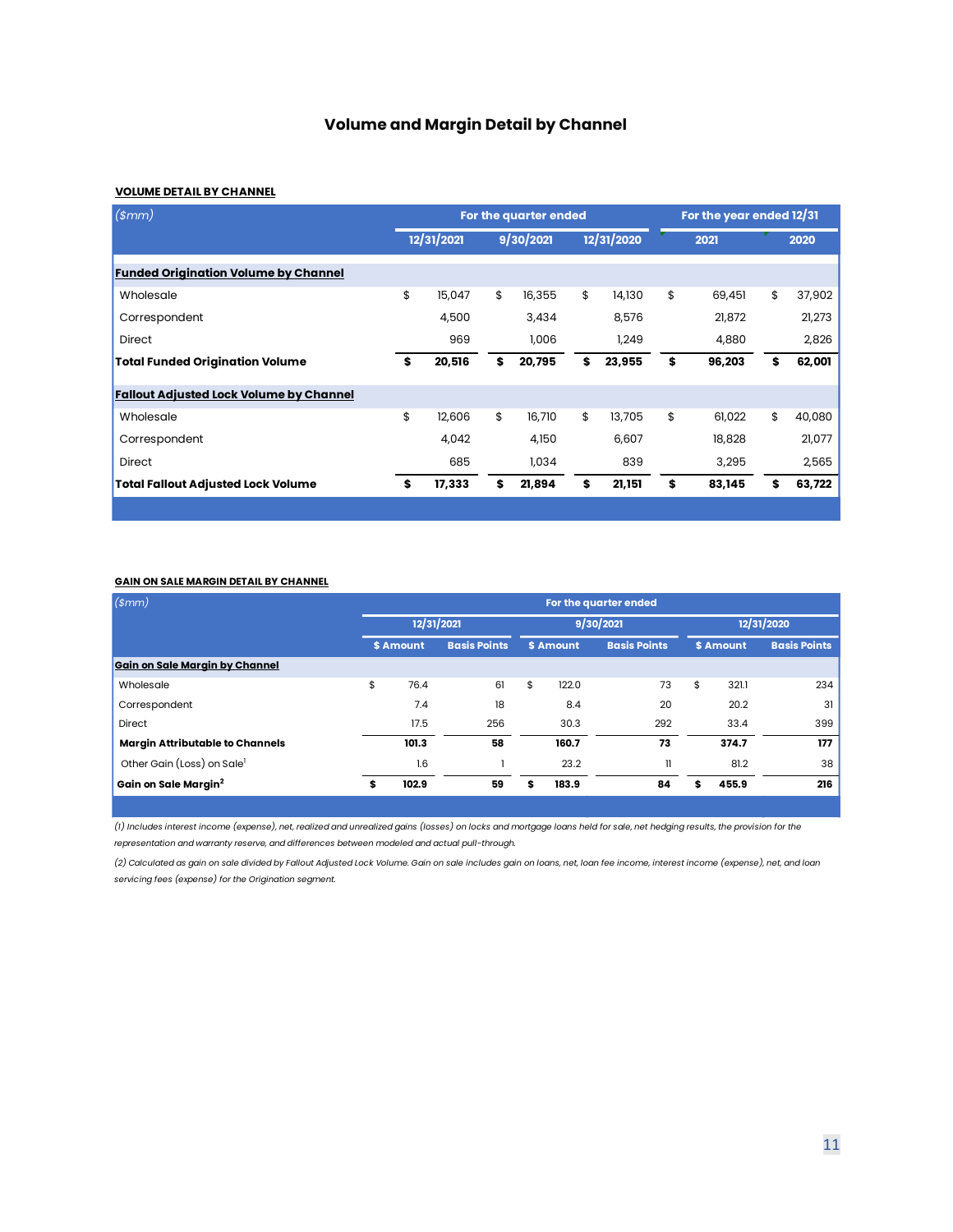# Summary Segment Results

|                             |                          |                          | <b>Summary Segment Results</b> |                                    |     |              |                                |                  |                       |
|-----------------------------|--------------------------|--------------------------|--------------------------------|------------------------------------|-----|--------------|--------------------------------|------------------|-----------------------|
| (smm)                       |                          |                          |                                | For the quarter December 31, 2021  |     |              |                                |                  |                       |
|                             |                          |                          | <b>Segments</b>                |                                    |     |              | <b>Reconciliation</b>          |                  |                       |
|                             | <b>Origination</b>       | <b>Servicing</b>         | <b>Total</b>                   | <b>All Other</b>                   |     | <b>Total</b> | Item <sup>1</sup>              |                  | <b>Segments Total</b> |
| Revenue:                    |                          |                          |                                |                                    |     |              |                                |                  |                       |
| Gain on loans, net          | \$<br>64.2               | \$<br>(0.2)              | \$<br>64.0                     | \$<br>$\overline{\phantom{a}}$     | \$  | 64.0         | \$                             |                  | \$<br>64.0            |
| Loan fee income             | 32.8                     | $\overline{\phantom{a}}$ | 32.8                           | $\overline{\phantom{a}}$           |     | 32.8         |                                |                  | 32.8                  |
| Loan servicing fees         | $\overline{\phantom{a}}$ | 83.6                     | 83.6                           | $\overline{\phantom{a}}$           |     | 83.6         | $\overline{\phantom{a}}$       |                  | 83.6                  |
| Change in FV of MSRs, net   | $\overline{\phantom{a}}$ | (23.3)                   | (23.3)                         | $\overline{\phantom{a}}$           |     | (23.3)       | $\overline{\phantom{a}}$       |                  | (23.3)                |
| Interest income (loss), net | 5.9                      | 0.6                      | 6.5                            | (13.8)                             |     | (7.3)        |                                |                  | (7.3)                 |
| Other income <sup>2</sup>   | $\overline{\phantom{a}}$ | 29.6                     | 29.6                           | (0.2)                              |     | 29.4         |                                | 1.3              | 30.7                  |
| <b>Total Revenue</b>        | \$<br>102.9              | \$<br>90.2               | \$<br>193.2                    | \$<br>(14.0)                       | -\$ | 179.2        | \$                             | 1.3 <sup>5</sup> | 180.5                 |
| <b>Contribution margin</b>  | \$<br>1.7                | \$<br>74.4               | \$<br>76.1                     | \$<br>(50.6)                       | \$  | 25.5         |                                |                  |                       |
| (smm)                       |                          |                          |                                | For the quarter September 30, 2021 |     |              |                                |                  |                       |
|                             |                          |                          | <b>Segments</b>                |                                    |     |              | <b>Reconciliation</b>          |                  |                       |
|                             | <b>Origination</b>       | <b>Servicing</b>         | <b>Total</b>                   | <b>All Other</b>                   |     | <b>Total</b> | Item <sup>1</sup>              |                  | <b>Segments Total</b> |
| Revenue:                    |                          |                          |                                |                                    |     |              |                                |                  |                       |
| Gain on loans, net          | \$<br>145.3              | \$<br>0.2                | \$<br>145.5                    | \$<br>$\overline{\phantom{a}}$     | \$  | 145.5        | \$<br>$\overline{\phantom{a}}$ |                  | 145.5<br>\$           |
| Loan fee income             | 34.5                     | $\equiv$                 | 34.5                           | $\sim$                             |     | 34.5         | $\overline{\phantom{a}}$       |                  | 34.5                  |

| Loan fee income             | 32.8                     | $\overline{\phantom{a}}$       | 32.8            | $\qquad \qquad -$                  | 32.8         | $\overline{\phantom{a}}$ |           | 32.8                  |
|-----------------------------|--------------------------|--------------------------------|-----------------|------------------------------------|--------------|--------------------------|-----------|-----------------------|
| Loan servicing fees         |                          | 83.6                           | 83.6            |                                    | 83.6         |                          |           | 83.6                  |
| Change in FV of MSRs, net   | -                        | (23.3)                         | (23.3)          | $\qquad \qquad -$                  | (23.3)       |                          |           | (23.3)                |
| Interest income (loss), net | 5.9                      | 0.6                            | 6.5             | (13.8)                             | (7.3)        | -                        |           | (7.3)                 |
| Other income $2$            | -                        | 29.6                           | 29.6            | (0.2)                              | 29.4         | 1.3                      |           | 30.7                  |
| <b>Total Revenue</b>        | \$<br>102.9              | \$<br>90.2                     | \$<br>193.2     | \$<br>(14.0)                       | \$<br>179.2  | \$<br>1.3 <sup>5</sup>   |           | 180.5                 |
| <b>Contribution margin</b>  | \$<br>1.7                | \$<br>74.4                     | \$<br>76.1      | \$<br>(50.6)                       | \$<br>25.5   |                          |           |                       |
| (smm)                       |                          |                                |                 | For the quarter September 30, 2021 |              |                          |           |                       |
|                             |                          |                                | <b>Segments</b> |                                    |              | <b>Reconciliation</b>    |           |                       |
|                             | <b>Origination</b>       | <b>Servicing</b>               | <b>Total</b>    | <b>All Other</b>                   | <b>Total</b> | Item <sup>1</sup>        |           | <b>Segments Total</b> |
| Revenue:                    |                          |                                |                 |                                    |              |                          |           |                       |
| Gain on loans, net          | \$<br>145.3              | \$<br>0.2                      | \$<br>145.5     | \$<br>$\overline{\phantom{a}}$     | \$<br>145.5  | \$<br>$\equiv$           | \$        | 145.5                 |
| Loan fee income             | 34.5                     |                                | 34.5            | $\qquad \qquad -$                  | 34.5         |                          |           | 34.5                  |
| Loan servicing fees         | $\overline{\phantom{a}}$ | 91.8                           | 91.8            | $\qquad \qquad -$                  | 91.8         |                          |           | 91.8                  |
| Change in FV of MSRs, net   | -                        | 3.5                            | 3.5             | $\overline{\phantom{0}}$           | 3.5          |                          |           | 3.5                   |
| Interest income (loss), net | 4.0                      | 0.7                            | 4.7             | (13.5)                             | (8.8)        | ٠                        |           | (8.8)                 |
| Other income                | $\overline{\phantom{a}}$ | 7.5                            | 7.5             | (0.1)                              | 7.4          | 0.7                      |           | 8.1                   |
| <b>Total Revenue</b>        | \$<br>183.8              | \$<br>103.7                    | \$<br>287.5     | \$<br>(13.6)                       | \$<br>273.9  | \$<br>0.7                | $\bullet$ | 274.6                 |
| <b>Contribution margin</b>  | \$<br>67.3               | \$<br>86.2                     | \$<br>153.5     | \$<br>(54.9)                       | \$<br>98.6   |                          |           |                       |
|                             |                          |                                |                 |                                    |              |                          |           |                       |
| (smm)                       |                          |                                |                 | For the quarter December 31, 2020  |              |                          |           |                       |
|                             |                          |                                | <b>Segments</b> |                                    |              | <b>Reconciliation</b>    |           |                       |
|                             | <b>Origination</b>       | <b>Servicing</b>               | <b>Total</b>    | <b>All Other</b>                   | <b>Total</b> | Item <sup>1</sup>        |           | <b>Segments Total</b> |
| Revenue:                    |                          |                                |                 |                                    |              |                          |           |                       |
| Gain on loans, net          | \$<br>422.2              | \$<br>$\overline{\phantom{a}}$ | \$<br>422.2     | \$                                 | \$<br>422.2  | \$                       | \$        | 422.2                 |
| Loan fee income             | 35.5                     |                                | 35.5            | $\overline{\phantom{0}}$           | 35.5         | $\overline{\phantom{a}}$ |           | 35.5                  |

| Loan servicing fees         | -                        |    | 91.8             |              | 91.8         |                 | $\overline{\phantom{a}}$          |                    | 91.8         | $\overline{\phantom{a}}$       |    | 91.8                  |  |
|-----------------------------|--------------------------|----|------------------|--------------|--------------|-----------------|-----------------------------------|--------------------|--------------|--------------------------------|----|-----------------------|--|
| Change in FV of MSRs, net   | ۰.                       |    | 3.5              |              | 3.5          |                 | $\overline{\phantom{a}}$          |                    | 3.5          | $\overline{\phantom{a}}$       |    | 3.5                   |  |
| Interest income (loss), net | 4.0                      |    | 0.7              |              | 4.7          |                 | (13.5)                            |                    | (8.8)        | $\overline{\phantom{a}}$       |    | (8.8)                 |  |
| Other income                | -                        |    | 7.5              |              | 7.5          |                 | (0.1)                             |                    | 7.4          | 0.7                            |    | 8.1                   |  |
| <b>Total Revenue</b>        | \$<br>183.8              | \$ | 103.7            | \$           | 287.5        | \$              | (13.6)                            | \$                 | 273.9        | \$<br>0.7 <sup>5</sup>         |    | 274.6                 |  |
| <b>Contribution margin</b>  | \$<br>67.3               | \$ | 86.2             | \$           | 153.5        | \$              | (54.9)                            | $\pmb{\mathsf{s}}$ | 98.6         |                                |    |                       |  |
|                             |                          |    |                  |              |              |                 |                                   |                    |              |                                |    |                       |  |
| (smm)                       |                          |    |                  |              |              |                 | For the quarter December 31, 2020 |                    |              |                                |    |                       |  |
|                             |                          |    |                  |              |              | <b>Segments</b> |                                   |                    |              | <b>Reconciliation</b>          |    |                       |  |
|                             | <b>Origination</b>       |    | <b>Servicing</b> |              | <b>Total</b> |                 | <b>All Other</b>                  |                    | <b>Total</b> | Item <sup>1</sup>              |    | <b>Segments Total</b> |  |
| Revenue:                    |                          |    |                  |              |              |                 |                                   |                    |              |                                |    |                       |  |
| Gain on loans, net          | \$<br>422.2              | \$ | $\blacksquare$   | \$           | 422.2        | \$              | $\overline{\phantom{a}}$          | \$                 | 422.2        | \$<br>$\overline{\phantom{a}}$ | \$ | 422.2                 |  |
| Loan fee income             | 35.5                     |    | $\blacksquare$   |              | 35.5         |                 | $\blacksquare$                    |                    | 35.5         | $\overline{\phantom{a}}$       |    | 35.5                  |  |
| Loan servicing fees         | (1.5)                    |    | 55.8             |              | 54.3         |                 | $\overline{\phantom{a}}$          |                    | 54.3         |                                |    | 54.3                  |  |
| Change in FV of MSRs, net   | $\overline{\phantom{a}}$ |    | (54.7)           |              | (54.7)       |                 | $\overline{\phantom{a}}$          |                    | (54.7)       |                                |    | (54.7)                |  |
| Interest income (loss), net | (0.2)                    |    | 0.3              |              | 0.1          |                 | (4.0)                             |                    | (3.9)        | $\overline{\phantom{a}}$       |    | (3.9)                 |  |
| Other income                | ۰                        |    | 0.1              |              | 0.1          |                 | 3.3                               |                    | 3.4          | (2.8)                          |    | 0.6                   |  |
| <b>Total Revenue</b>        | \$<br>456.0              | \$ | 1.5              | \$           | 457.5        | \$              | (0.7)                             | \$                 | 456.8        | \$<br>$(2.8)$ \$               |    | 454.0                 |  |
| <b>Contribution margin</b>  | \$<br>303.9              | \$ | (16.8)           | $\mathbf{s}$ | 287.1        | \$              | (50.6)                            | \$                 | 236.5        |                                |    |                       |  |
|                             |                          |    |                  |              |              |                 |                                   |                    |              |                                |    |                       |  |
|                             |                          |    |                  |              |              |                 |                                   |                    |              |                                |    |                       |  |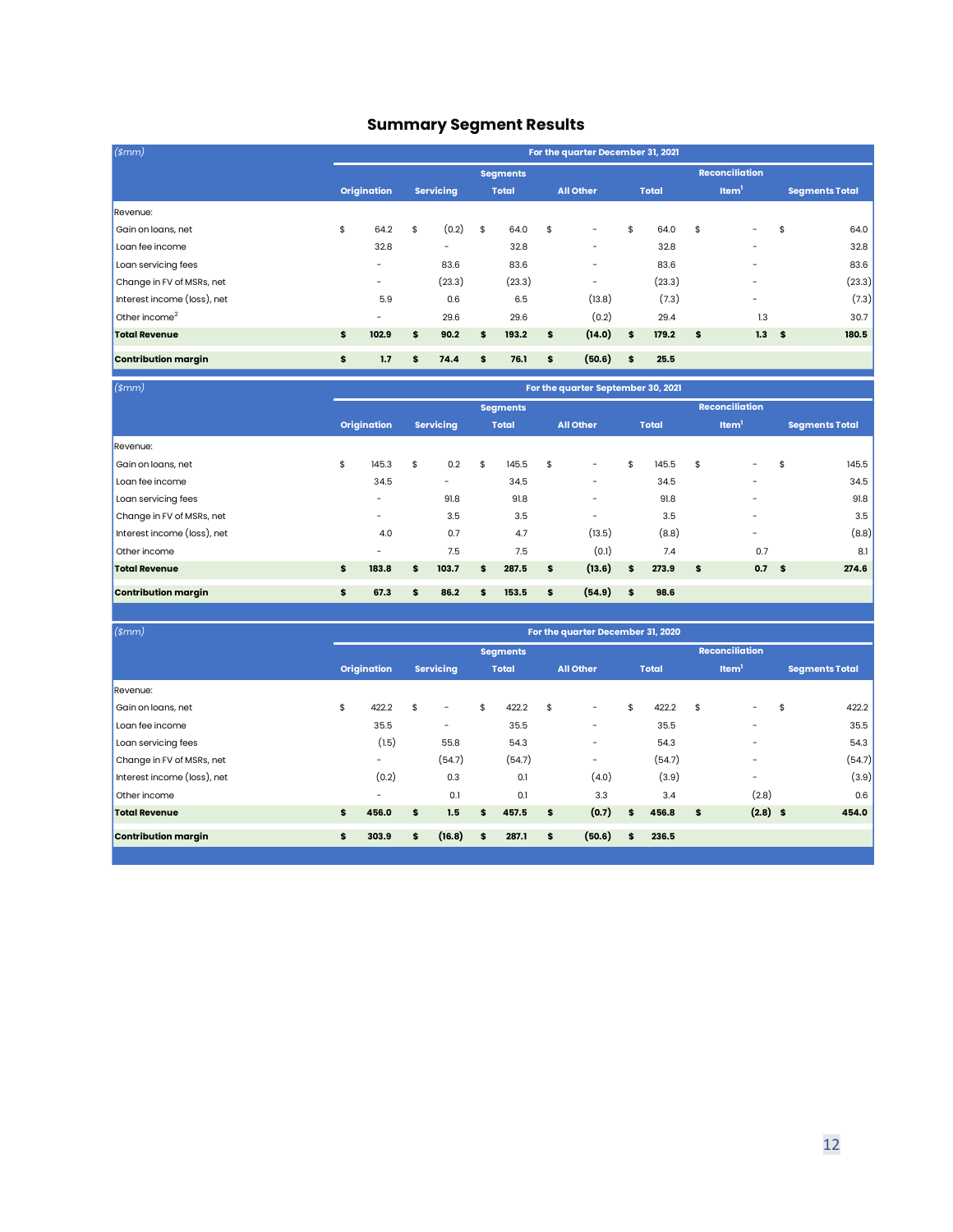| (smm)                                 |                          |                                     |    |                                 |    | For the year December 31, 2021 |    |                |    | <b>Reconciliation</b>    |                       |                       |  |
|---------------------------------------|--------------------------|-------------------------------------|----|---------------------------------|----|--------------------------------|----|----------------|----|--------------------------|-----------------------|-----------------------|--|
|                                       | <b>Origination</b>       | <b>Servicing</b>                    |    | <b>Segments</b><br><b>Total</b> |    | <b>All Other</b>               |    | <b>Total</b>   |    | Item <sup>1</sup>        |                       | <b>Segments Total</b> |  |
|                                       |                          |                                     |    |                                 |    |                                |    |                |    |                          |                       |                       |  |
| Revenue:                              |                          |                                     |    |                                 |    |                                |    |                |    |                          |                       |                       |  |
| Gain on loans, net<br>Loan fee income | \$<br>585.8<br>150.9     | \$<br>۰<br>$\overline{\phantom{a}}$ | \$ | 585.8<br>150.9                  | \$ | $\overline{\phantom{a}}$       | \$ | 585.8<br>150.9 | \$ | $\overline{\phantom{a}}$ | \$                    | 585.8<br>150.9        |  |
| Loan servicing fees                   | $\equiv$                 | 331.4                               |    | 331.4                           |    | $\overline{\phantom{a}}$       |    | 331.4          |    | $\overline{\phantom{a}}$ |                       | 331.4                 |  |
| Change in FV of MSRs, net             | $\overline{\phantom{a}}$ | (113.9)                             |    | (113.9)                         |    | $\overline{\phantom{a}}$       |    | (113.9)        |    | $\overline{\phantom{a}}$ |                       | (113.9)               |  |
| Interest income (loss), net           | 13.9                     | 1.9                                 |    | 15.8                            |    | (48.7)                         |    | (32.9)         |    | $\sim$                   |                       | (32.9)                |  |
| Other income                          | $\overline{\phantom{0}}$ | 37.3                                |    | 37.3                            |    | 18.3                           |    | 55.6           |    | (15.4)                   |                       | 40.2                  |  |
| <b>Total Revenue</b>                  | \$<br>750.6              | \$<br>256.7                         |    | \$1,007.3                       | \$ | (30.4)                         | \$ | 976.9          | \$ | $(15.4)$ \$              |                       | 961.5                 |  |
| <b>Contribution margin</b>            | \$<br>237.0              | \$<br>185.9                         | \$ | 422.9                           | \$ | (198.6)                        | \$ | 224.3          |    |                          |                       |                       |  |
|                                       |                          |                                     |    |                                 |    |                                |    |                |    |                          |                       |                       |  |
| (smm)                                 |                          |                                     |    |                                 |    | For the year December 31, 2020 |    |                |    |                          |                       |                       |  |
|                                       |                          |                                     |    | <b>Segments</b>                 |    |                                |    |                |    | <b>Reconciliation</b>    |                       |                       |  |
|                                       | Origination              | <b>Servicing</b>                    |    | <b>Total</b>                    |    | <b>All Other</b>               |    | <b>Total</b>   |    | Item <sup>1</sup>        | <b>Segments Total</b> |                       |  |
| Revenue:                              |                          |                                     |    |                                 |    |                                |    |                |    |                          |                       |                       |  |
| Gain on loans, net                    | \$<br>1,384.9            | \$<br>$\overline{\phantom{a}}$      | \$ | 1,384.9                         | \$ | $\overline{\phantom{a}}$       | \$ | 1,384.9        | \$ |                          | \$                    | 1,384.9               |  |
|                                       |                          |                                     |    |                                 |    |                                |    |                |    |                          |                       |                       |  |

| Loan fee income                                                                                                                                                                                      |    | 150.9       |    | $\qquad \qquad -$        |    | 150.9           | -                              | 150.9         |                       |    | 150.9                 |
|------------------------------------------------------------------------------------------------------------------------------------------------------------------------------------------------------|----|-------------|----|--------------------------|----|-----------------|--------------------------------|---------------|-----------------------|----|-----------------------|
| Loan servicing fees                                                                                                                                                                                  |    |             |    | 331.4                    |    | 331.4           | -                              | 331.4         |                       |    | 331.4                 |
| Change in FV of MSRs, net                                                                                                                                                                            |    | -           |    | (113.9)                  |    | (113.9)         | ۰                              | (113.9)       | ٠                     |    | (113.9)               |
| Interest income (loss), net                                                                                                                                                                          |    | 13.9        |    | 1.9                      |    | 15.8            | (48.7)                         | (32.9)        |                       |    | (32.9)                |
| Other income                                                                                                                                                                                         |    | ۰           |    | 37.3                     |    | 37.3            | 18.3                           | 55.6          | (15.4)                |    | 40.2                  |
| <b>Total Revenue</b>                                                                                                                                                                                 | s. | 750.6       | \$ | 256.7                    | s. | 1,007.3         | \$<br>(30.4)                   | \$<br>976.9   | \$<br>$(15.4)$ \$     |    | 961.5                 |
| <b>Contribution margin</b>                                                                                                                                                                           | s  | 237.0       | s. | 185.9                    | s  | 422.9           | \$<br>(198.6)                  | \$<br>224.3   |                       |    |                       |
|                                                                                                                                                                                                      |    |             |    |                          |    |                 |                                |               |                       |    |                       |
| (smm)                                                                                                                                                                                                |    |             |    |                          |    |                 | For the year December 31, 2020 |               |                       |    |                       |
|                                                                                                                                                                                                      |    |             |    |                          |    | <b>Segments</b> |                                |               | <b>Reconciliation</b> |    |                       |
|                                                                                                                                                                                                      |    | Origination |    | <b>Servicing</b>         |    | <b>Total</b>    | <b>All Other</b>               | <b>Total</b>  | Item <sup>1</sup>     |    | <b>Segments Total</b> |
| Revenue:                                                                                                                                                                                             |    |             |    |                          |    |                 |                                |               |                       |    |                       |
| Gain on loans, net                                                                                                                                                                                   | \$ | 1,384.9     | \$ | $\overline{\phantom{a}}$ | \$ | 1,384.9         | \$                             | \$<br>1,384.9 | \$                    | \$ | 1,384.9               |
| Loan fee income                                                                                                                                                                                      |    | 96.1        |    | $\overline{\phantom{a}}$ |    | 96.1            | ۰                              | 96.1          |                       |    | 96.1                  |
| Loan servicing fees                                                                                                                                                                                  |    | (3.5)       |    | 191.7                    |    | 188.2           | -                              | 188.2         |                       |    | 188.2                 |
| Change in FV of MSRs, net                                                                                                                                                                            |    |             |    | (285.2)                  |    | (285.2)         | $\overline{\phantom{m}}$       | (285.2)       |                       |    | (285.2)               |
| Interest income (loss), net                                                                                                                                                                          |    | 1.6         |    | 7.4                      |    | 9.0             | (18.4)                         | (9.4)         |                       |    | (9.4)                 |
| Other income                                                                                                                                                                                         |    |             |    | 0.3                      |    | 0.3             | 19.2                           | 19.5          | (16.9)                |    | 2.6                   |
| <b>Total Revenue</b>                                                                                                                                                                                 | s  | 1,479.1     | \$ | (85.8)                   | s. | 1,393.3         | \$<br>0.8                      | \$<br>1,394.1 | \$<br>$(16.9)$ \$     |    | 1,377.2               |
| <b>Contribution margin</b>                                                                                                                                                                           | \$ | 1,091.7     | \$ | (146.8)                  | S  | 944.9           | \$<br>(139.3)                  | \$<br>805.6   |                       |    |                       |
|                                                                                                                                                                                                      |    |             |    |                          |    |                 |                                |               |                       |    |                       |
| (1) The Company includes the income from its equity method investments in the All Other category. In order to reconcile to Total net revenue on the condensed consolidated statements of operations, |    |             |    |                          |    |                 |                                |               |                       |    |                       |
| it must be removed as is presented above.                                                                                                                                                            |    |             |    |                          |    |                 |                                |               |                       |    |                       |
|                                                                                                                                                                                                      |    |             |    |                          |    |                 |                                |               |                       |    |                       |

(1) Other income for the fourth quarter and the third quarter of 2021 includes a gain of \$29.6 million and \$7.4 million, respectively from the sale of a portfolio of GNMA mortgage servicing rights, which

were completed during the respective quarters.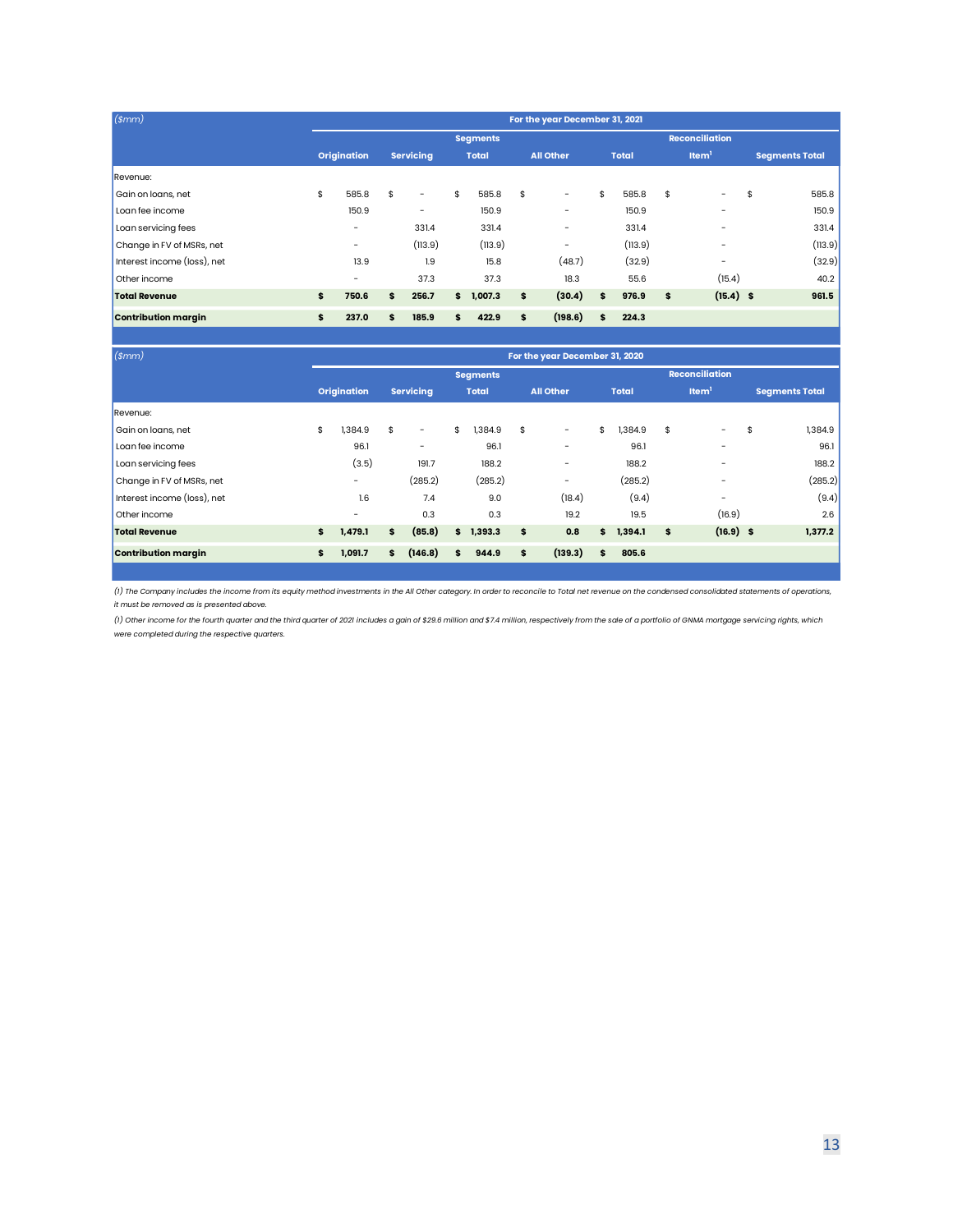## GAAP to Non-GAAP Reconciliations

### RECONCILIATION OF ADJUSTED REVENUE TO TOTAL REVENUE, NET

|                                                                          |             | <b>GAAP to Non-GAAP Reconciliations</b> |             |                          |               |
|--------------------------------------------------------------------------|-------------|-----------------------------------------|-------------|--------------------------|---------------|
|                                                                          |             |                                         |             |                          |               |
| <b>RECONCILIATION OF ADJUSTED REVENUE TO TOTAL REVENUE, NET</b><br>(smm) |             | For the quarter ended                   |             | For the year ended 12/31 |               |
|                                                                          | 12/31/2021  | 9/30/2021                               | 12/31/2020  | 2021                     | 2020          |
| Total revenue, net                                                       | \$<br>180.5 | \$<br>274.6                             | \$<br>453.9 | \$<br>961.5              | \$<br>1,377.2 |
| Income (loss) from equity method investment                              | (1.3)       | (0.7)                                   | 2.8         | 15.4                     | 16.9          |
| Change in fair value of MSR, net of hedge                                | (43.4)      | (77.5)                                  | (17.2)      | (193.7)                  | 81.1          |
| Adjusted revenue                                                         | \$<br>135.8 | \$<br>196.4                             | \$<br>439.5 | \$<br>783.2              | \$<br>1,475.2 |

### RECONCILIATION OF ADJUSTED NET INCOME TO TOTAL NET INCOME (LOSS)

| Total revenue, net                                                      | \$<br>180.5 | \$<br>274.6           | \$<br>453.9 | \$<br>961.5              | \$<br>1,377.2 |
|-------------------------------------------------------------------------|-------------|-----------------------|-------------|--------------------------|---------------|
| Income (loss) from equity method investment                             | (1.3)       | (0.7)                 | 2.8         | 15.4                     | 16.9          |
| Change in fair value of MSR, net of hedge                               | (43.4)      | (77.5)                | (17.2)      | (193.7)                  | 81.1          |
| Adjusted revenue                                                        | \$<br>135.8 | \$<br>196.4           | \$<br>439.5 | \$<br>783.2              | \$<br>1,475.2 |
|                                                                         |             |                       |             |                          |               |
| <b>RECONCILIATION OF ADJUSTED NET INCOME TO TOTAL NET INCOME (LOSS)</b> |             |                       |             |                          |               |
| (smm)                                                                   |             | For the quarter ended |             | For the year ended 12/31 |               |
|                                                                         | 12/31/2021  | 9/30/2021             | 12/31/2020  | 2021                     | 2020          |
| Total net income                                                        | \$<br>19.3  | \$<br>71.3            | \$<br>184.5 | \$<br>166.3              | \$<br>607.0   |
| Change in fair value of MSR, net of hedge                               | (43.4)      | (77.5)                | (17.2)      | (193.7)                  | 81.1          |
| Income tax effect of change in fair value of MSR,                       |             |                       |             |                          |               |
|                                                                         | 11.8        | 21.3                  | 3.7         | 53.8                     | (20.4)        |
| net of hedge                                                            |             | 15.1                  | \$<br>171.0 | \$<br>26.4               | \$<br>667.7   |

#### RECONCILIATION OF ADJUSTED NET MARGIN TO NET MARGIN

| Change in fair value of MSR, net of hedge                  | (43.4)       |           | (77.5)                |                          | (17.2) |    | (193.7) |    | 81.1    |  |
|------------------------------------------------------------|--------------|-----------|-----------------------|--------------------------|--------|----|---------|----|---------|--|
| Income tax effect of change in fair value of MSR,          |              |           |                       |                          |        |    |         |    |         |  |
| net of hedge                                               | 11.8         |           | 21.3                  |                          | 3.7    |    | 53.8    |    | (20.4)  |  |
| Adjusted net income                                        | \$<br>(12.3) | \$        | 15.1                  | \$                       | 171.0  | \$ | 26.4    | \$ | 667.7   |  |
|                                                            |              |           |                       |                          |        |    |         |    |         |  |
| <b>RECONCILIATION OF ADJUSTED NET MARGIN TO NET MARGIN</b> |              |           |                       |                          |        |    |         |    |         |  |
| (smm)                                                      |              |           | For the quarter ended | For the year ended 12/31 |        |    |         |    |         |  |
|                                                            | 12/31/2021   | 9/30/2021 |                       | 12/31/2020               |        |    | 2021    |    | 2020    |  |
| Total revenue, net                                         | \$<br>180.5  | \$        | 274.6                 | \$                       | 453.9  | \$ | 961.5   | \$ | 1,377.2 |  |
| Total net income (loss)                                    | 19.3         |           | 71.3                  |                          | 184.5  |    | 166.3   |    | 607.0   |  |
| Net margin                                                 | 11%          |           | 26%                   |                          | 41%    |    | 17%     |    | 44%     |  |
| Adjusted revenue                                           | \$<br>135.8  | \$        | 196.4                 | \$                       | 439.5  | \$ | 783.2   | \$ | 1,475.2 |  |
| Adjusted net income                                        | (12.3)       |           | 15.1                  |                          | 171.0  |    | 26.4    |    | 667.7   |  |
|                                                            | -9%          |           | 8%                    |                          | 39%    |    | 3%      |    | 45%     |  |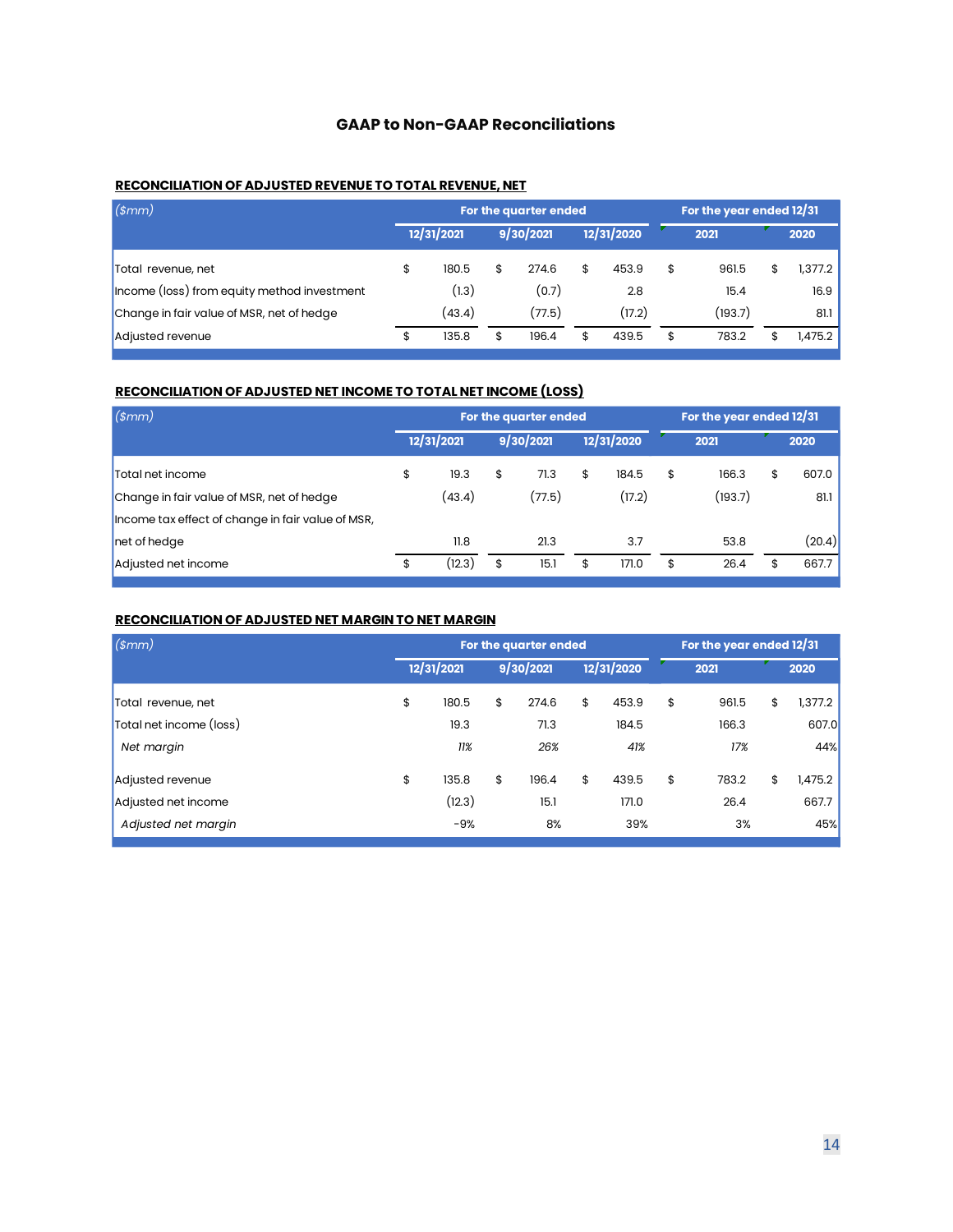## Non-GAAP Financial Measures

To provide investors with information in addition to our results as determined under Generally Accepted Accounting Principles ("GAAP"), we disclose Adjusted revenue, Adjusted net Income, and Adjusted net margin as "non-GAAP measures," which management believes provide useful information to investors. These measures are not financial measures calculated in accordance with GAAP and should not be considered as a substitute for revenue, net income, or any other operating performance measure calculated in accordance with GAAP, and may not be comparable to a similarly titled measure reported by other companies.

We define Adjusted revenue as Total net revenue exclusive of the impact of the change in fair value of MSRs related to changes in valuation inputs and assumptions, net of MSRs hedge and adjusted for Income from equity method investment.

We define Adjusted net income as Net income (loss) exclusive of the impact of the change in fair value of MSRs related to changes in valuation inputs and assumptions, net of MSRs hedge.

We exclude changes in fair value of MSRs, net of hedge from each of Adjusted revenue and Adjusted net income (loss) as they add volatility and are not indicative of the Company's operating performance or results of operation. This adjustment does not include changes in fair value of MSRs due to realization of cash flows, which remain in each of Adjusted revenue and Adjusted net income (loss). Realization of cash flows occurs when cash is collected as customers make scheduled payments, partial prepayments of principal, or pay their mortgage in full.

We define Adjusted net margin by dividing Adjusted net income by Adjusted revenue.

We believe that Adjusted revenue, Adjusted net Income, and Adjusted net margin can provide useful information to investors and others in understanding and evaluating our operating results. These measures are not financial measures calculated in accordance with GAAP and should not be considered as a substitute for net income, or any other operating performance measure calculated in accordance with GAAP and may not be comparable to a similarly titled measure reported by other companies.

We believe that the presentation of Adjusted revenue, Adjusted net Income, and Adjusted net margin provides useful information to investors regarding our results of operations because each measure assists both investors and management in analyzing and benchmarking the performance and value of our business. Adjusted revenue, Adjusted net Income, and Adjusted net margin provide indicators of performance that are not affected by fluctuations in certain costs or other items. Accordingly, management believes that these measurements are useful for comparing general operating performance from period to period, and